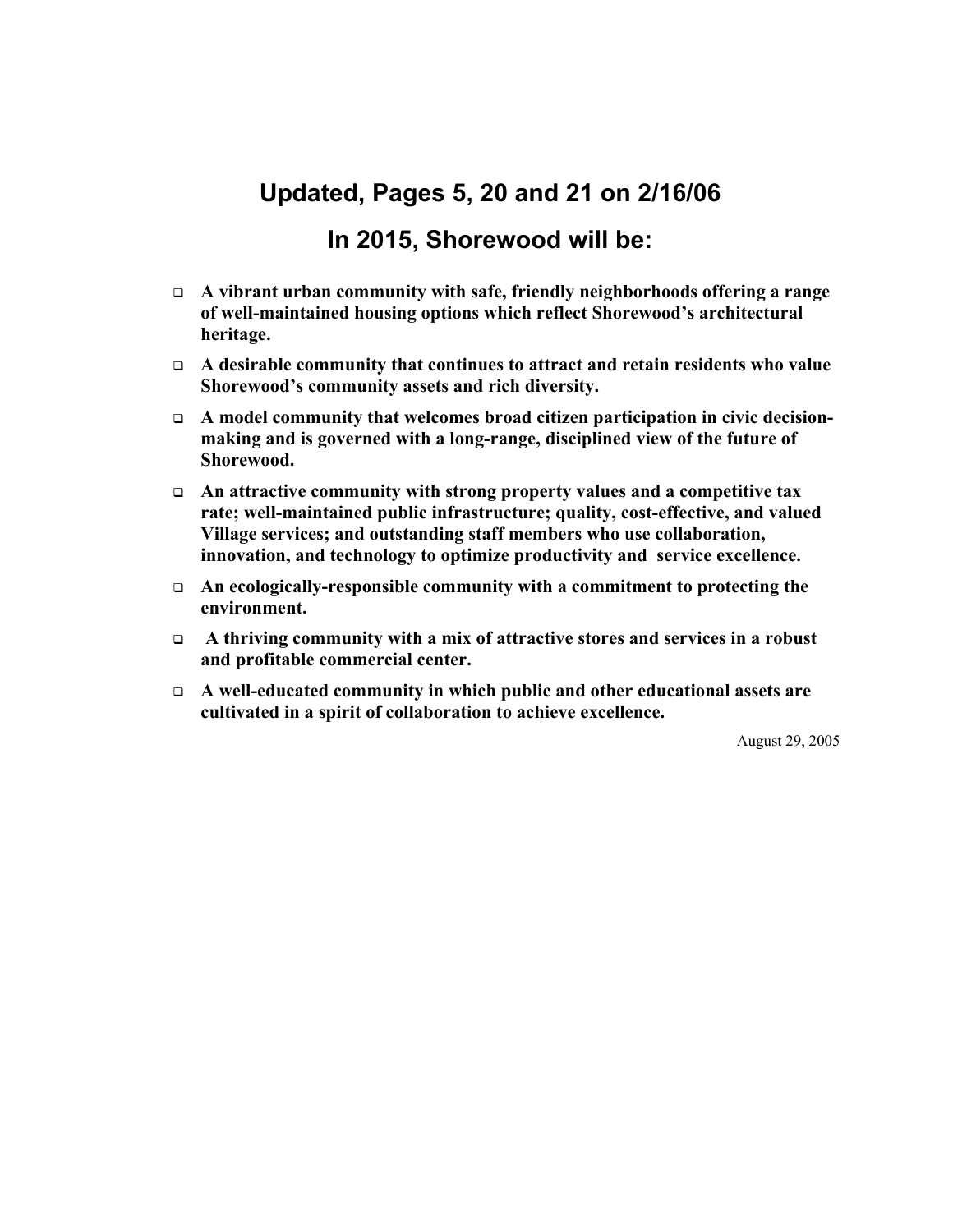# **Executive Summary: Shorewood Visioning Project**

"Visioning" is a term used to describe a strategic planning process that develops an image of what a community would like to be in the future and an implementation plan to get there. It brings together diverse sectors of the community and seeks to gather information in order to understand the answers to four important questions:

- 1. Where are we now?
- 2. Where are we going?
- 3. Where do we want to be?
- 4. How do we get there?

In 2003, the Village Board completed a "Blue Sky" Planning project under the facilitation of James Purtell & Associates and considered data collected from a community-wide survey. In 2005, the Village Board expanded that work into a village-wide visioning project. They formed a Leadership Group of themselves and the Village Manager and agreed to meet at least monthly with a facilitator from Public Management Partners LLP (PMP) outside of regular village board meetings to consider Shorewood's future.

The Leadership Group reached out to solicit community input through focus groups and an open-invitation community workshop. Facilitators asked what each participant values about living in Shorewood, what concerns them about changes now and foreseen in the future, what action areas are top priority, and what they envision as a successful future.

The Leadership Group also spent time reviewing and discussing all the information and data in order to understand realities and trends that might or might not be perceived clearly by the community. This report is a culmination of their effort to understand Shorewood's present and to develop action strategies to influence Shorewood's future.

### **In summary, the Leadership Committee found the following:**

1. **Where are we now?** Shorewood is a fully-developed, primarily residential landlocked village 1.6 square miles in size with aging infrastructure and housing stock. 75% of Shorewood's owner-occupied housing units were built on or before 1939; by 1967, nearly all residential land had been developed. Shorewood has no industrial land. With 6,696 housing units, Shorewood is primarily residential.

The Leadership Group considered 2000 census data for Wisconsin and six comparable communities: Brown Deer, Cedarburg, Glendale, Mequon, Wauwatosa, and Whitefish Bay. The following differences are noteworthy:

- Shorewood is younger than comparable communities and has a lower percentage of residents aged 65 and over. Shorewood's median age is 37.8; Wisconsin's is 36.
- **Less than 10% of Shorewood residents consider themselves black, Hispanic, or** Asian. This percent varies among comparable communities (2-17%) but is lower than in Wisconsin (11%).
- Fewer of Shorewood's households are families (51%). This percent varies among comparable communities (60-74%) and is below the state's 67%.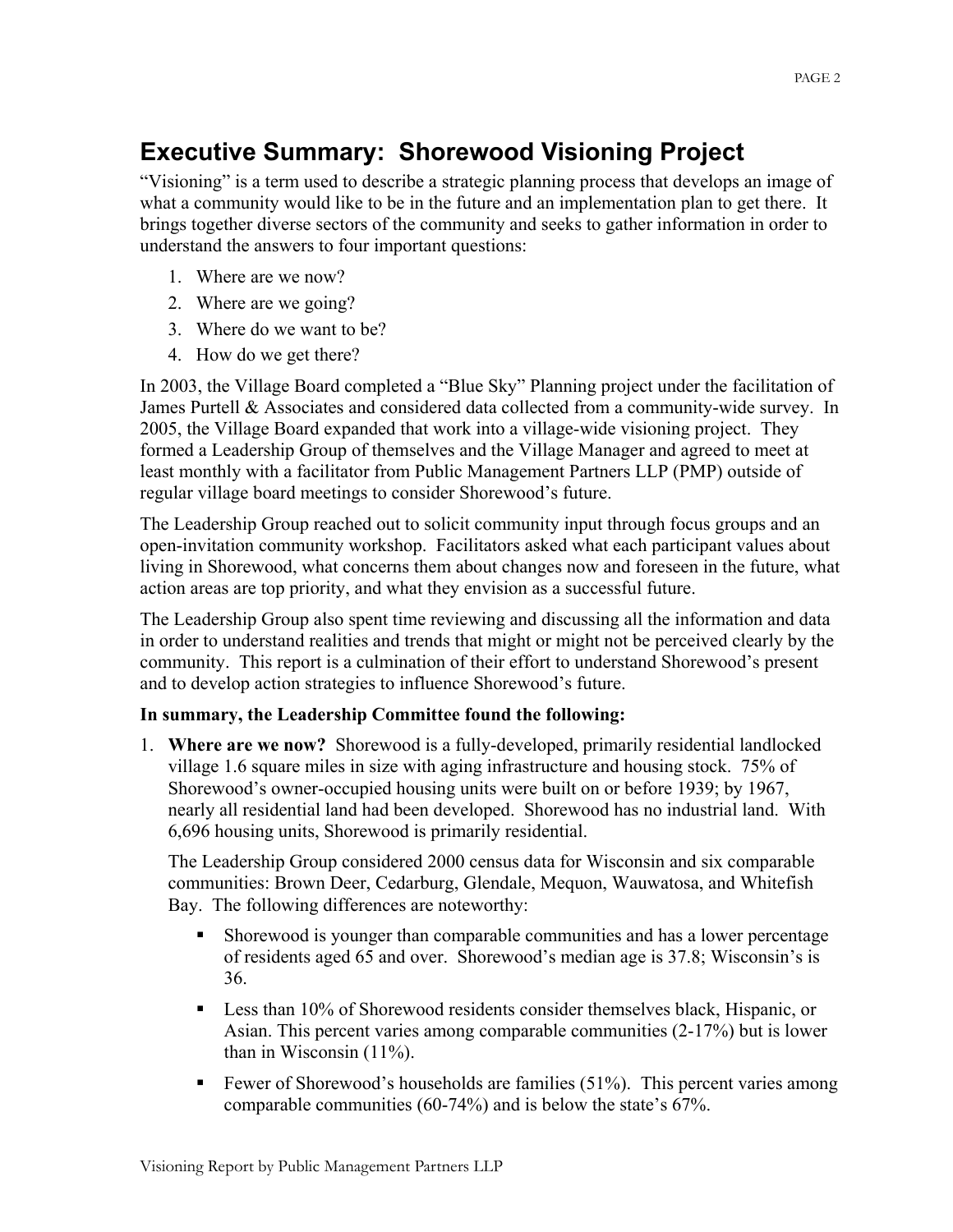- 25% of Shorewood family households have children under the age of 18. This percent is similar to comparable communities except Cedarburg (35%) and Whitefish Bay (40%) and higher than across the state (24%).
- More Shorewood households are non-family (49%), have householders living alone (40%), and are smaller in size (2.08 average) than in comparable communities and Wisconsin.
- A higher percentage of Shorewood residents are foreign-born (12%), arrived between 1990 and 2000, and speak a language other than English at home (14.7%) than in comparable communities and Wisconsin.
- Except as compared to Whitefish Bay, Shorewood is more educated than its comparables (63% with college degrees or higher; 95% high school graduates).
- Shorewood household income is lower than in all comparable communities, but higher than Wisconsin in general. Shorewood's family income is competitive.
- The median residential, single-family property value in Shorewood is \$174,700, mid-range of comparable communities and above Wisconsin's median of \$112,200.
- More Shorewood residents are renters  $(52\%)$  and rent payments are lower  $(\$626)$ than in comparable communities. Wisconsin has a greater percentage of homeowners (68%) but a lower median rent (\$525).
- 34% of Shorewood households have two vehicles, well behind the 43-53% of comparable cities' households.
- **2. Where are we going?** The Leadership Group considered previous census data, information published on the website of the Wisconsin Taxpayer Association and the Wisconsin Department of Public Instruction, as well as statewide data analyzed by the UW-Extension and distributed through its Graphing Expenditures and Taxes program. The following trends are noteworthy.
	- Shorewood's population has steadily decreased from its peak of 16,199 in 1950 to a population of 13,763 in the 2000 census; the rate of decreasing population has slowed since the 1980 census of 14,327. Wisconsin's and the United States' populations have grown.
	- Between 1990 and 2000, Shorewood's population has declined in all categories except those aged 5-19 (9% growth) and those aged 45-64 (36% growth). This pattern is different than in other comparable communities.
	- Although perceived as an aging community, the 14.5% of Shorewood residents 65 and older decreased by 20% in the last decade, a trend shared only by Whitefish Bay and opposite to comparable communities' increasing percentages.
	- Although its public school enrollment has not decreased dramatically due to the acceptance of students from outside of Shorewood, Shorewood's public schools continue to have fewer students than in the previous seven years. Students continue to perform well on state tests; comparable communities are competitive.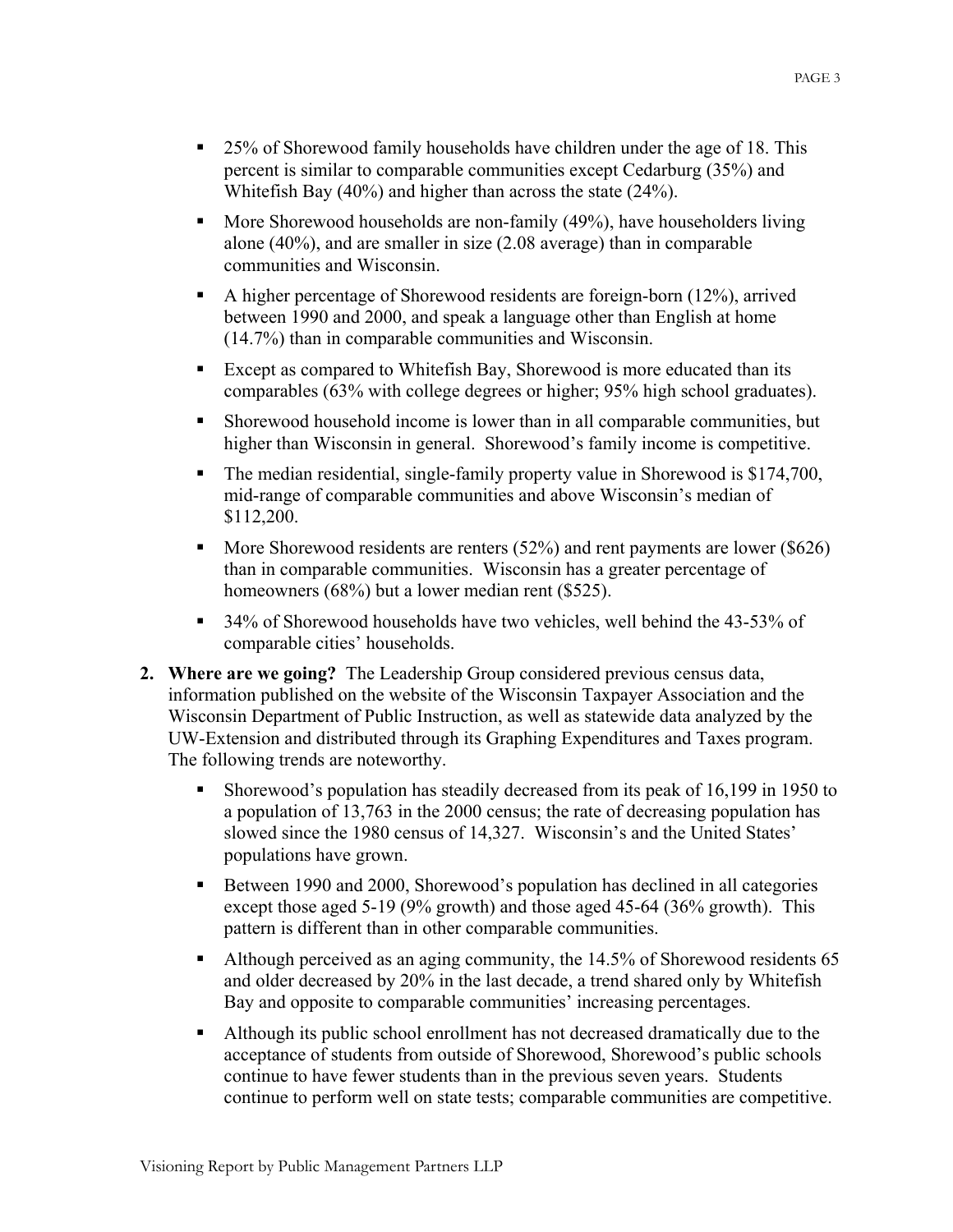- As in most Milwaukee area communities, Shorewood's municipal tax rate decreased between 2003-04 and 2004-05.
- **3. Where do we want to go?** Shorewood's vision statement identifies the community's desire to maintain its strong commitment to education and a quality urban lifestyle that is less "big city" and more "small, neighborly village." Residents appreciate being near enough to Milwaukee to easily enjoy its amenities while still being able to walk through safe neighborhoods filled with friendly faces, green trees, and well-kept yards. They like to shop at neighborhood stores where their names are known and eat at Village restaurants. Residents value Shorewood's high quality, cost-effective village services and schools and want to see well-maintained public infrastructure.
- **4. How do we get there?** Shorewood's implementation plan focuses on the following strategic action priorities developed by the Leadership Group:
	- a. Promote vibrant urban housing that meets the needs of people of all ages and stages of life
	- b. Maintain a safe, walkable, "small town" urban living experience
	- c. Protect and enhance property values
	- d. Deliver quality services at a competitive tax rate
	- e. Remain committed to open, interactive communication with residents and property owners
	- f. Protect and enhance the environment and public green spaces
	- g. Collaborate to promote educational excellence for all

After defining basic terms and expectations and brainstorming possible implementation strategies, the Board of Trustees turned the task of developing implementation objectives, strategies, and measures of success to the Village Manager and his staff under the facilitated guidance of PMP. The following is a summary of the Implementation Plan priorities.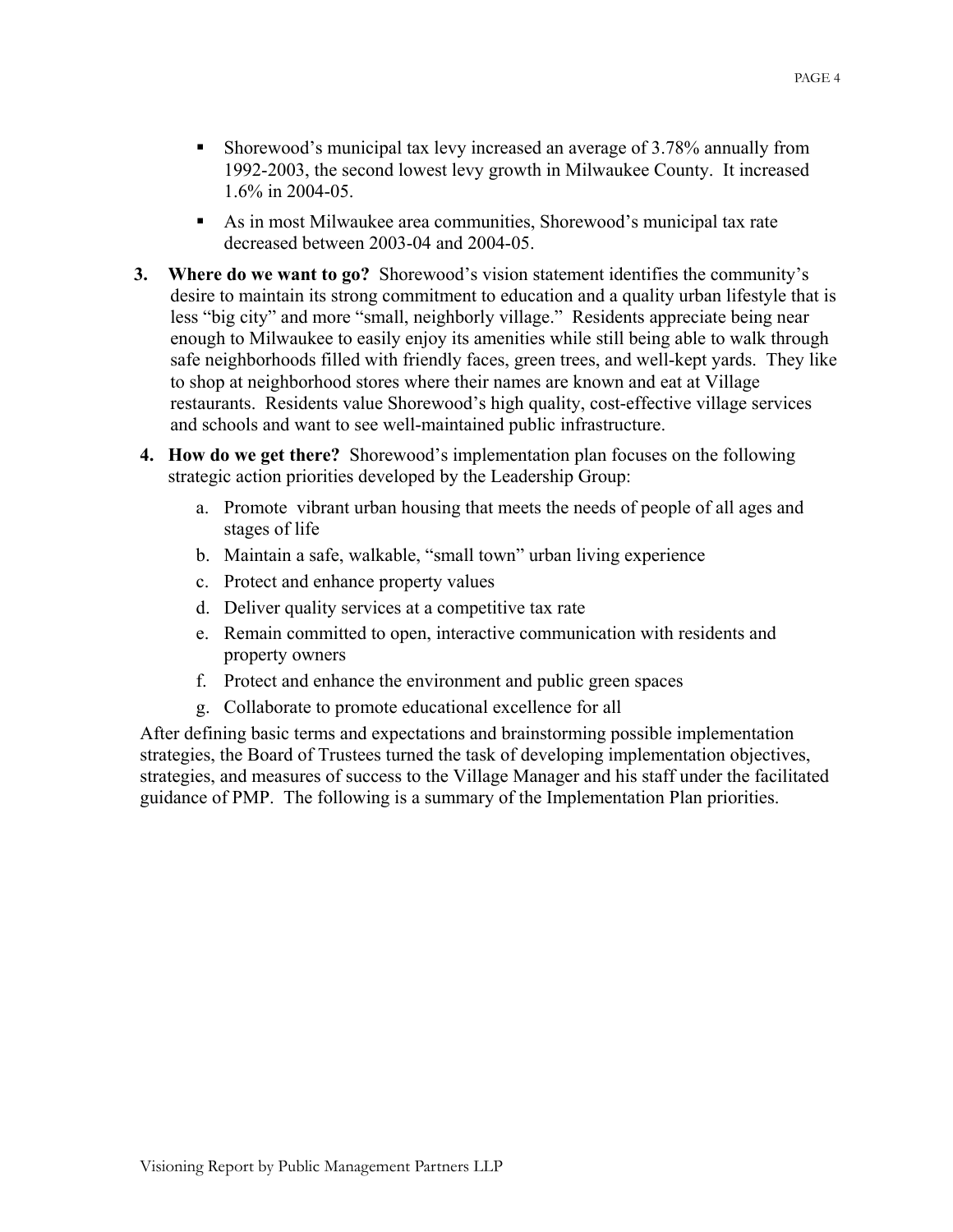# <sup>"Type</sup> Of Shorewood Vision Implementation Plan Summary

#### • **Promote vibrant urban housing**

- Promoting the
	- restoration/redevelopment of multifamily housing
	- Supporting architecturally appealing, pedestrian-scale multi-family development
- Encouraging upgrades and enhancements of single-family homes

#### • **Protect and enhance property values**

- Requiring that all private and public property be well-maintained
- Removing perceived code, process, and assessment barriers to investment in property
- Developing a comprehensive needsbased parking program
- Maintaining quiet and safe neighborhoods
- Promoting healthy commerce along Oakland and Capital Drive
- Maintaining up-to-date public works infrastructure
- Providing public buildings appropriate for service needs
- **Deliver quality services at a competitive tax rate** 
	- Promoting efficiency in service delivery
	- Nourishing a culture of quality customer service
	- Prioritizing services to be delivered
	- Pursuing intergovernmental shared services where appropriate
	- Controlling the tax rate

- **Maintain a safe, walkable, "small town" urban living experience** 
	- Sustaining strong public safety services
	- Maintaining pedestrian safety
	- Promoting a sense of social connection and responsibility
- **Remain committed to open, interactive communication** 
	- Pro-actively providing information to residents and property owners
	- Reaching out to citizens affected by regulation, construction, etc.
	- Encouraging citizen involvement wherever appropriate
- **Protect and enhance our environment** 
	- Upholding high environmental protection standards
	- Encouraging use of renewable energy
	- Promoting watershed protection awareness and action
	- Encouraging use of public transportation and non-motorized transportation alternatives
	- **Protect and enhance public green spaces** 
		- Investing in park improvements
		- Improving the use of space along the river and lake
		- Maintaining parks, trees, boulevards, flower beds, etc.
- **Collaborate to promote educational excellence** 
	- Support school-based learning
	- Advance life-long learning opportunities
	- Promote cultural events and activities

The full implementation plan, reviewed and approved by the Board of Trustees, is attached as Appendix C to this report.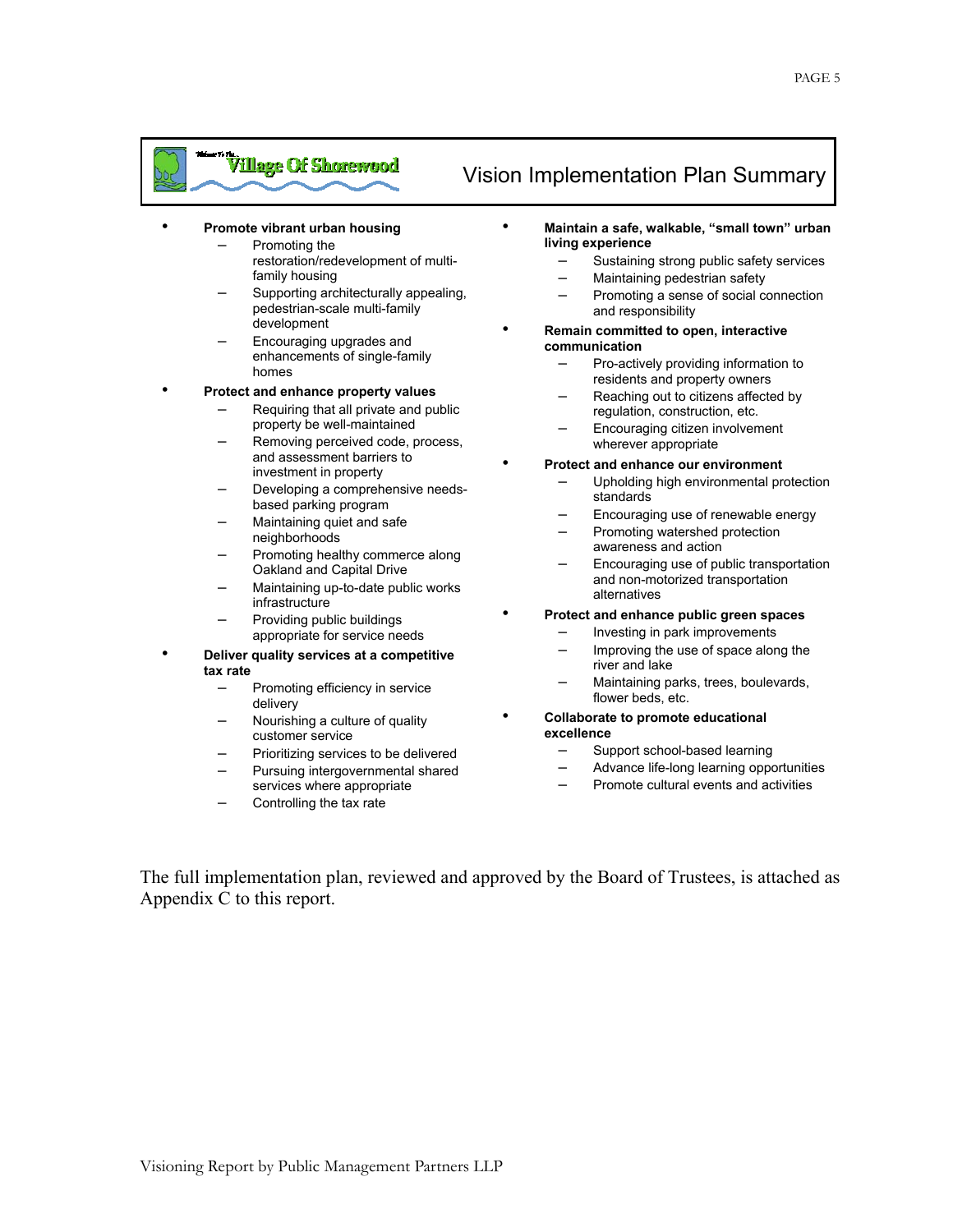# **Community Participation: Focus Group Summary**

PMP facilitators met with 67 citizens in the following focus groups:

- Business owners
- Commercial property owners/developers
- Landlords/duplex owners
- Realtors
- School board, staff, and parents
- Senior citizens
- Young adults/renters

• Community activists

Additional follow-up calls were made to participants in the community activist group due to time constraints on the group session.

Information shared in these groups was reported by the facilitators and incorporated into the Leadership Group's discussion of Shorewood's future. However, PMP facilitators report that the following points of view were unique or especially important to particular focus groups.

- **Business owners**. Most owners were concerned about a perceived lack of sympathy for business concerns such as parking needs, garbage collection, and taxes. They pointed out that neighborhood and professional services seem to thrive in Shorewood, and that they found the cost, quality of space available, ease of access, and customer base attractive. They were all in business locally because of their personal desire to remain "Eastsiders" and near family as well as their attraction to housing options available.
- **Commercial property**. Most participants were concerned about parking needs for multifamily and commerce; lack of space undercut their ability to charge higher rents or to even make a profit. They value multi-use buildings and higher housing densities. They valued Shorewood's supportive attitude about redevelopment and improvements in commercial areas, but struggled with code compliance issues including limitation on the availability of part-time inspectors. They perceive that any property improvements lead to aggressive reassessment and higher taxes.
- **Landlords/duplex owners.** Apartment buildings are assessed based upon the income they generate and their value shows up as commercial property. Duplex buildings are assessed the same as any other residential property. Thus, the affect of rising property values in Shorewood more quickly and adversely affect duplex owners. The rental market is also in direct competition with condominium and single-family homes in current low mortgage rate market. For renters looking for a good rent value who need no parking, Shorewood is attractively priced. Lack of parking is critical. This group feels that although over 50% of Shorewood's population is renters, that renters are undervalued and under-represented. This group sees no change on the horizon and laments the difficulties in re-investing in their properties.
- **Community activists.** This enthusiastic group of community boosters love living in Shorewood and love being able to contribute in active and generous ways. They love the high level of volunteerism, political activism, and sense of connectedness they see in Shorewood; they are proud of being able to make a difference. They are concerned with taxes, but they are equally concerned with maintaining quality services, especially in Shorewood public schools.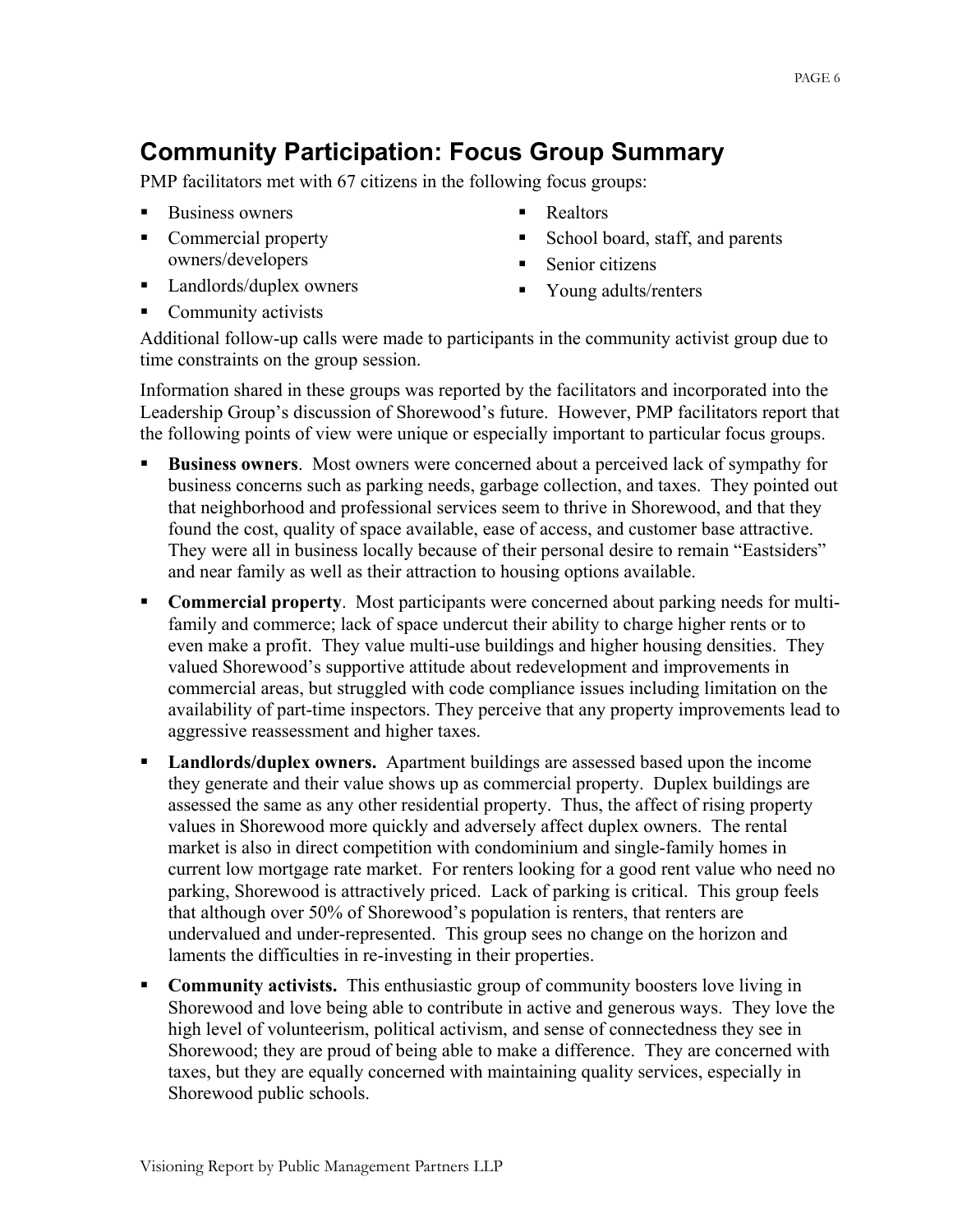- **Realtors.** This group was concerned about aggressive reassessment for maintenance work. They felt that pre-sale inspections were increasingly difficult both procedurally as well as in regard to work items required. They confirmed that duplexes do not work well as investments and that rental properties have difficulty turning a profit. Real estate information is not readily available in Shorewood or on a computer for self-serve information. Within the larger market, they see competition and wonder why Shorewood is not encouraging more redevelopment.
- **Schools.** Not surprisingly, this group feels under the greatest stress from state funding cuts. Like much of the rest of the community, their greatest fear is that taxes will continue to go higher and yet schools will lose their highly competitive edge. Teachers, administrators, and school board members are actively working with community representatives to fight to maintain their excellent reputation in both traditional and nontraditional ways.
- **Seniors.** This enthusiastic group loves living in Shorewood, whether they have lived here since childhood, parenthood, or retirement. Besides their support of senior programming, they enthusiastically support the schools and are concerned about housing affordability for young families and others.
- **Young adults.** This group was pleased to be asked. Renters feel that they get good value for dollar spent and appreciate the quality of the architecture, size, and design of rental spaces available. Two young adults became property-owners recently and would stay in Shorewood if time and equity issues would allow; the feel they are transitioning on the way to something larger and still affordable. They don't mind the lack of public night life and love the growing specialty shops and close grocery stores. Some perceive that the community does not welcome diversity or black residents. Many see parking as a wedge issue used against renters and feel that they are generally disenfranchised and unwelcome in community life.
- **Others by survey.** Focus group invitees were encouraged to fill out follow-up surveys whether they participated in the focus group sessions or not. 37, generally nonparticipants, took the time to fill out surveys. Once again, the surveys confirmed the Village Board's vision summary. Surveys show they value Shorewood's walkability, quality schools, sense of community, friendly neighborhoods, safety, beauty, diversity, and proximity to Milwaukee amenities. They want lower taxes with strong services and investment in public infrastructure. They envision a vibrant future that builds on Shorewood's present strengths.
- **Village Staff**. PMP facilitators met separately with the Administrator, Community Redevelopment Authority president, department heads, and staff members selected from each department. This comment sums up the issue at hand: "How can we provide quality services when the village is divided between those who want and can afford a high level of service when others need an affordable community?" They are willing supporters seeking leadership and direction in solving this conundrum.
- **Other community input**. Two additional residents shared their thoughts regarding the future of Shorewood. Both political activists, one focused on shortcomings in the process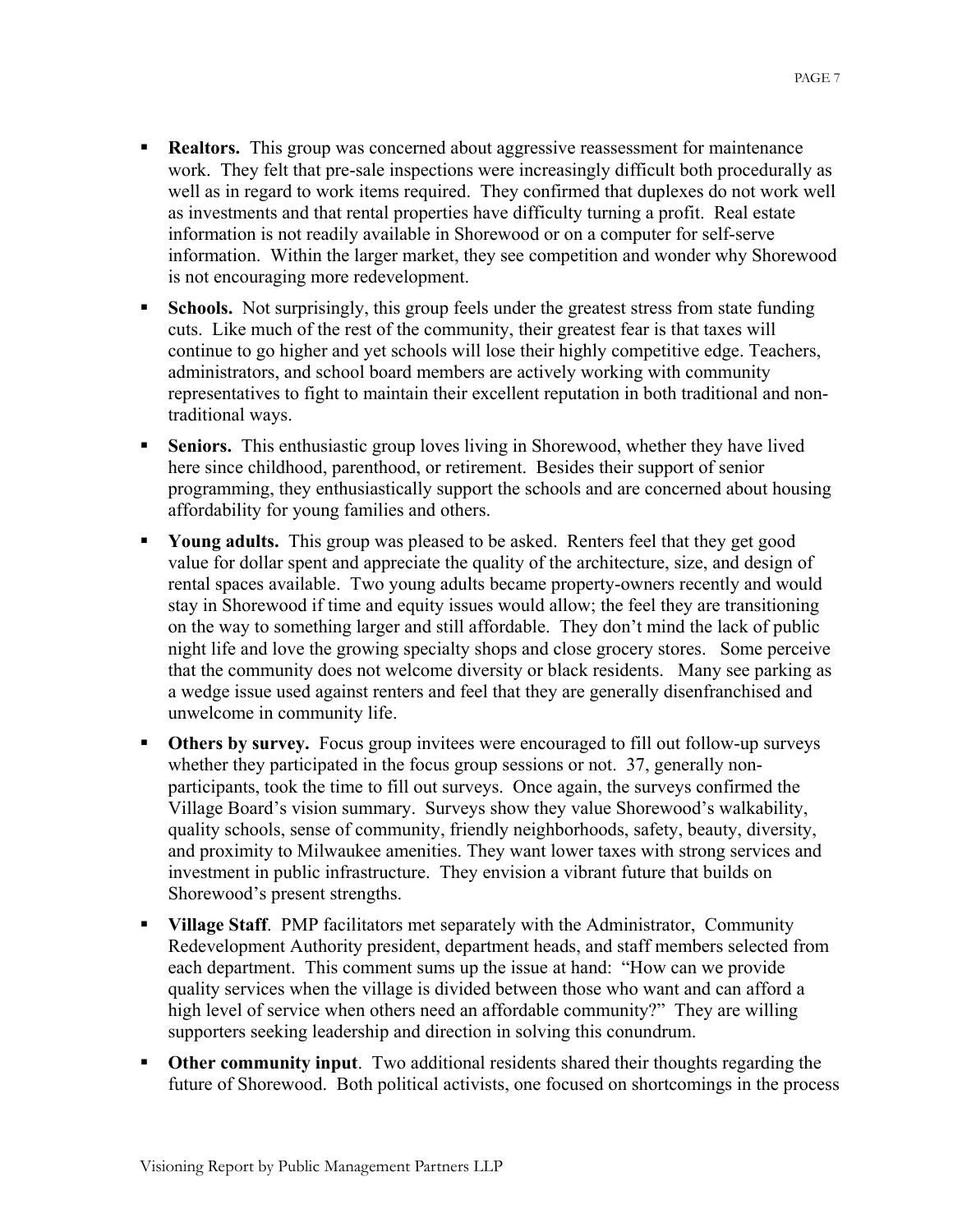and leadership; the other focused on conveying a wide variety of very concrete ideas for improvements in process and bricks-and-mortar/green space.

# **Community Participation: Workshop Summary**

30 residents participated in the open invitation community workshop held on the afternoon of April 17<sup>th</sup>. They were placed in fairly equal groups and participating officials were asked to spread out among the tables.

After hearing a summary of the findings of the "Blue Sky" planning process results, participants were asked to record answers to four questions:

What did they value about Shorewood?

What concerns were critical to consider for the future?

What outside influences were important to understand and address?

What was their vision of a bright future for Shorewood?

Volunteers at each table recorded participants' thoughts and presented them to the group. PMP facilitators gave two statements to be assumed as important to Shorewood's future:

- $\Box$  In 2025, Shorewood will have strong public schools.
- $\Box$  In 2025, Shorewood will have excellent services at an affordable price.

They asked that the group concentrate on other areas of importance to Shorewood's future.

The following statements are the groups' reports of their vision for Shorewood's future.

#### **Group Response: In 2025, Shorewood will be a place:**

Where we can spend more of our discretionary income That it is safe. Where there is community involvement That maintains its architectural integrity That is eco-friendly and diverse (in the true sense).

#### **Group Response: In 2025 Shorewood will:**

Continue to be independent Continue to be diverse in age and housing type Continue to have seniors bring experience and talent Continue to evolve Continue to be vibrant day and night Maintain a strong sense of history and historical perspective Maintain continuing by staying and returning Maintain "greening" by preserving parks, boulevards, green spaces Expanded role of current seniors, young, and middle age residents (voice  $\&$  role)

#### **Group Response: In 2025, Shorewood will be:**

- A business destination of unique quality
- A safe and walkable community
- A diverse and viable community for young families as well as seniors
- A community on the Historic Registry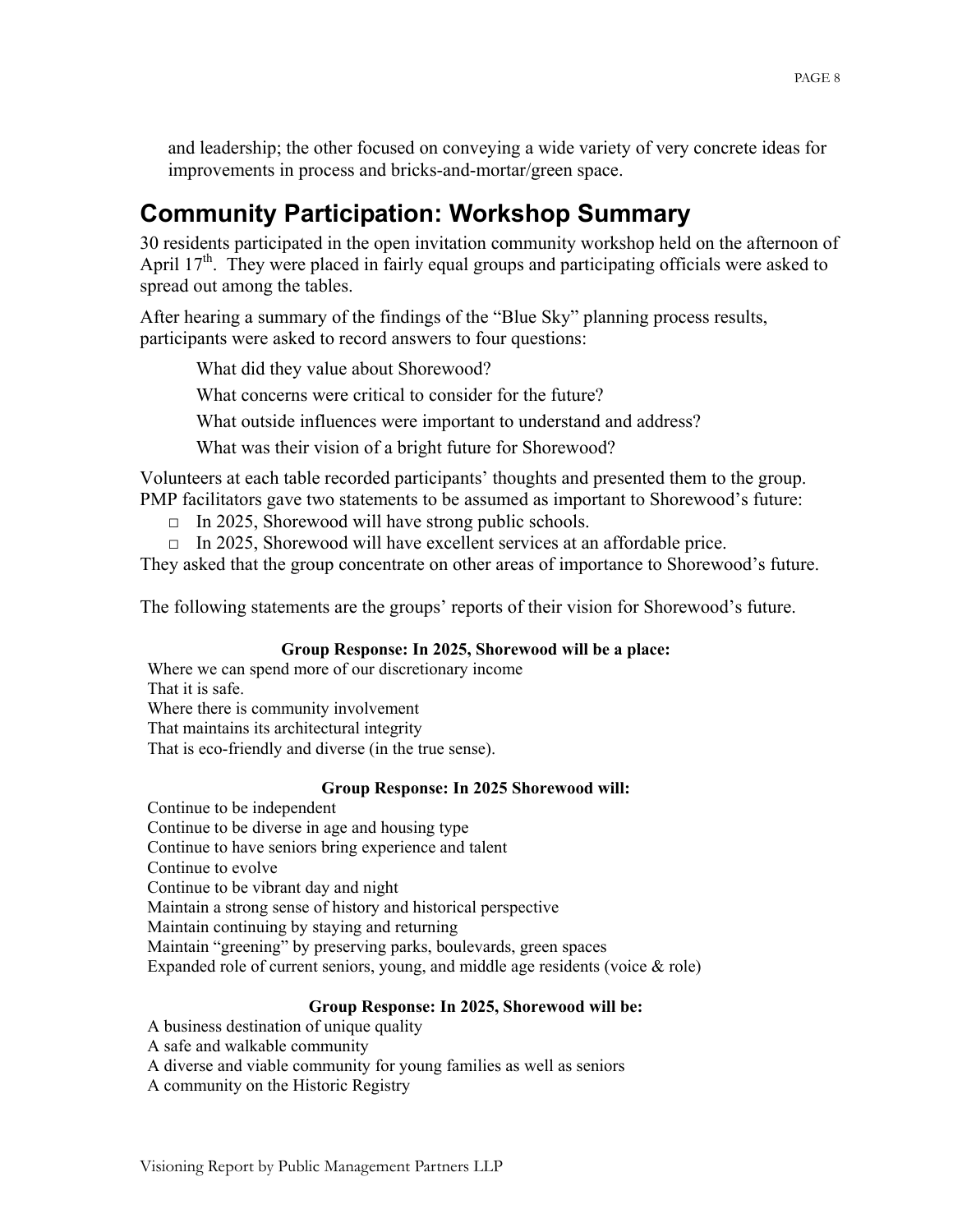A community of appearance, aesthetics, amenities, and acceptance (high integrity of properties) A community in and of itself

A community of high academic standards and offerings

A vibrant community with interesting, involved, and committed residents

Shorewood will have more beautiful, vibrant, architecturally interesting development and character on Oakland and Capitol Drive

Shorewood will have/be part of the best school districts in the area/state/country Independent

#### **Group Response: In 2025, Shorewood**

Will have a well-maintained, environmentally safe and ecologically friendly infrastructure that is self-sustaining, cost-effective, and pedestrian friendly

Will have cost-effective government that shares services and cost responsibilities with other communities

Will be the premier pedestrian-friendly urban community where residents' wants and needs are met within the Village

Will be lively, interactive, integrated among ages and international

Will have a well-maintained infrastructure that is cost-effective and self-sustaining

Will embrace new ideas regarding recreational opportunities, transportation, design, and intellectual creativity

Will have state-of-the-art mass transportation

Atwater Beach Plaza will be the "place to be"; more use of lake and river, summer stock, food carts, dense population, really neat hotel with bar/restaurant, pedestrian mall with parking

#### *Individual Responses within Group: In 2025, Shorewood will be:*

A friendly community with an attractive/clean lakefront and river

A walkable community with a village center and diverse retail

A community with trees and green spaces

A place that keeps attracting educated professional people who value living in an urban setting A community that sets a high priority for civic involvement and cultural activity A safe place where residents can live

A mixed age population A mixed income population A functioning community with a functioning community center

A healthy democracy Inclusive of all residents On a clean lake Interesting Safe Neighborly Ecologically and environmentally sound

After all thoughts were recorded and priority items to consider were identified for each of the four questions, participants were asked to take ten markers and vote for their action priorities. The following items received five or more votes: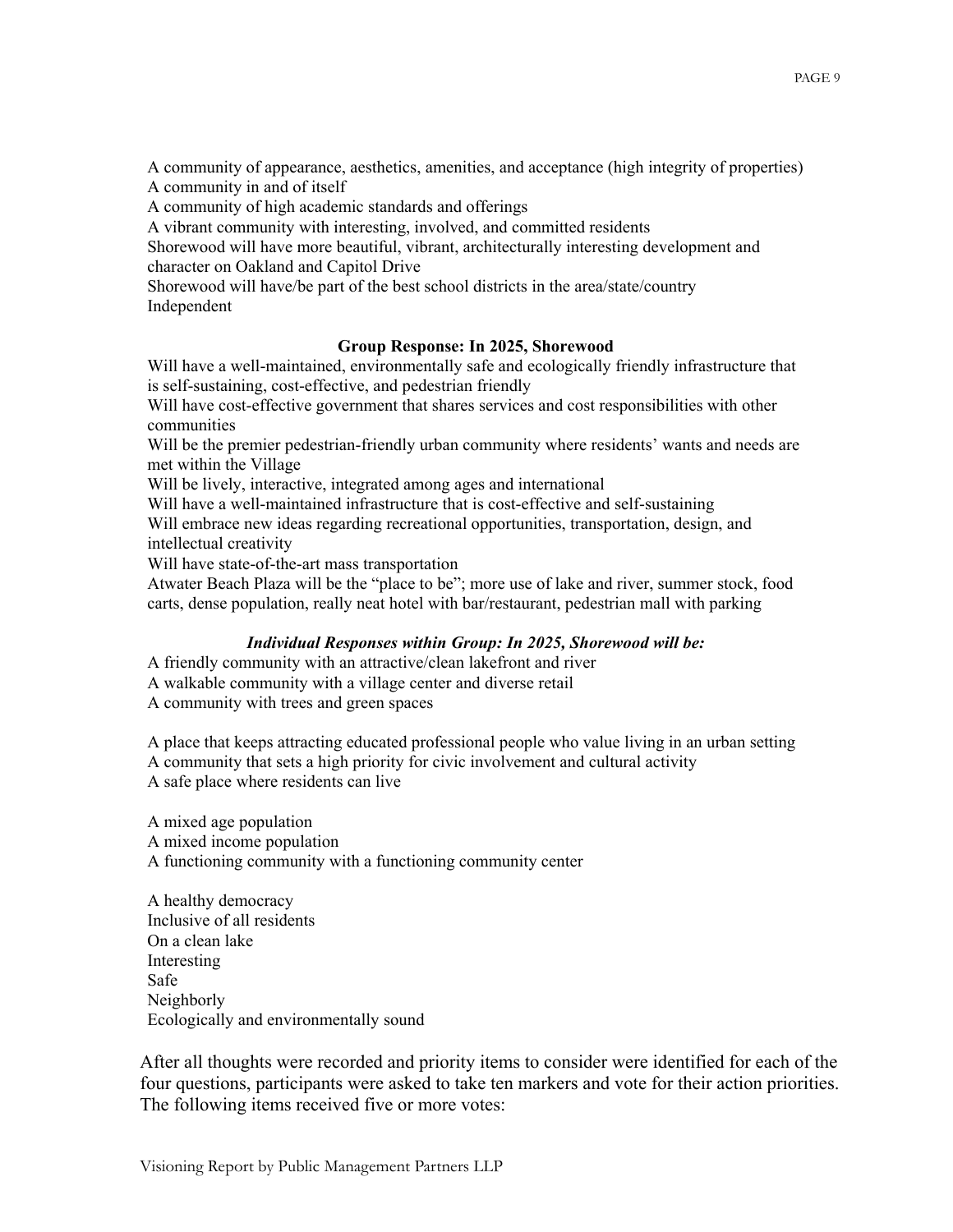Summary of Priorities

- Safety and services
- Urban character with access to Milwaukee
- **Parks and green spaces, lake and river**
- **Walkability**
- Convenient, non-franchise retail

Summary of Concerns

- Maintenance of architecture/character
- **Property taxes and tax base**
- **Safety**
- **Plans for Business District: marketing, public relations, and** comprehensive plan

# **Community Participation: Noteworthy Ideas**

A complete listing of thoughts and ideas generated by all Vision Project participants are attached in the appendices to this report. However, PMP facilitators feel that several are worthy of note because they are forward-looking and unique. These ideas, or others like them that may follow, may be just the right idea needed to reach Shorewood's visionary future.

- Refurbish existing apartment building(s) to boutique hotel to serve university or hospitalrelated clients
- Develop business niche of alternative, holistic, and supplemental health services
- Develop businesses that cater to ethnic niche markets and then help their expand their customer bases
- Capitalize on proximity to UW-Milwaukee and build recreational or other facilities that could be jointly used by UW-Milwaukee, Shorewood area residents, and beyond
- **Place high-end housing along the Milwaukee River along with neighborhood commerce** and recreational facilities
- Provide wireless service to all apartments, commercial buildings, and homes
- Promote businesses that cater to UW-M students' needs beyond housing
- Develop a new village center that functions as a center of commerce and community gathering space
- Develop a high-rise tower with views and a top-floor restaurant
- **Consolidate with other municipalities through annexation**
- Create a neighborhood association movement to encourage citizen collaboration with the Village
- Build an attractive, multi-story parking structure
- Develop/expand Atwater Beach as an outdoor social center by adding amenities such as food, bathroom facilities, landscaping, community gardens, museum, etc.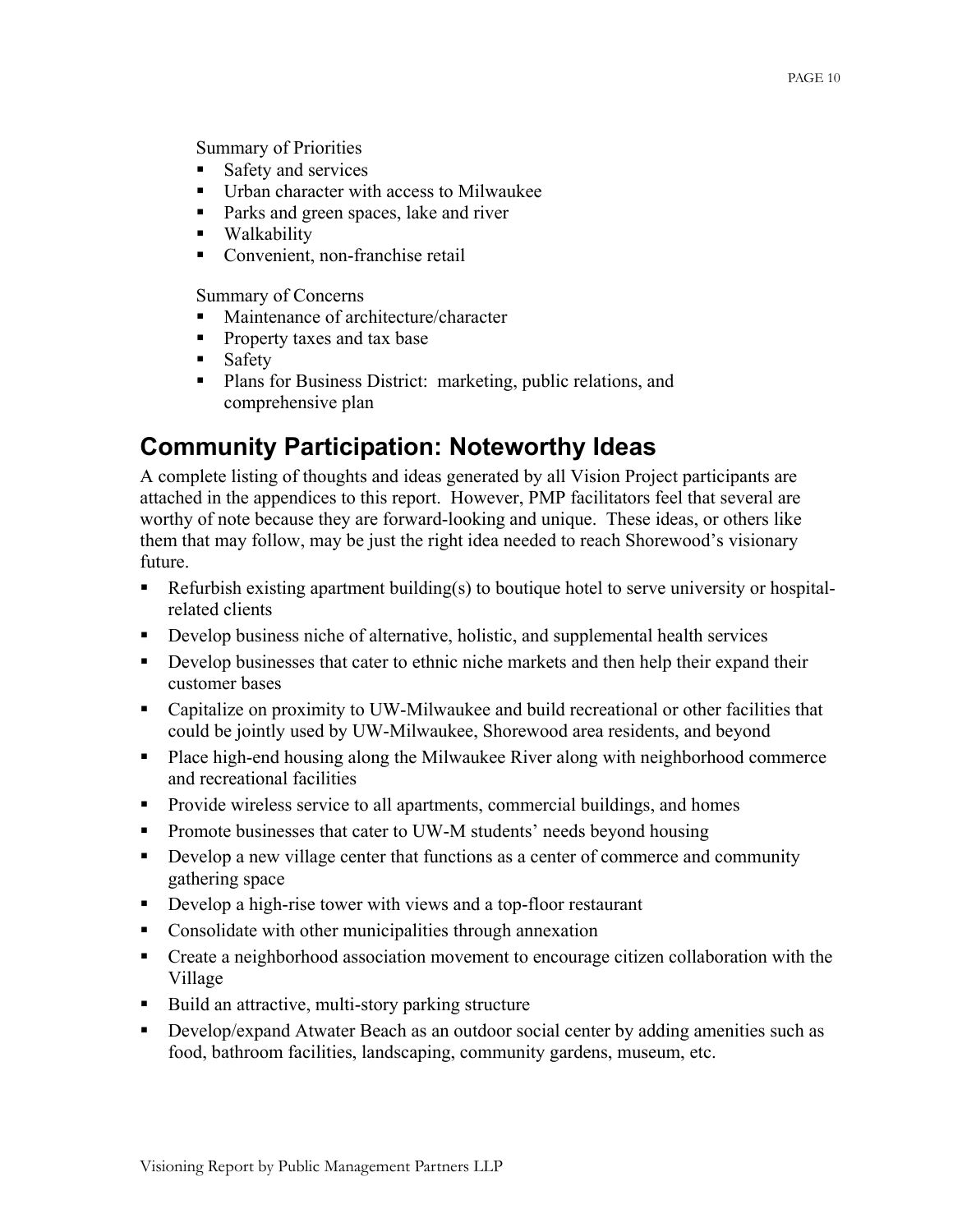# **Shorewood Today**

Shorewood, incorporated in 1900 as East Milwaukee, has always been geographically limited by Lake Michigan, the Milwaukee River, the Village of Whitefish Bay, and Milwaukee. Soon after its name was changed to Shorewood in 1917, it began to attract business and professional people with families who preferred life in a residential environment outside the city but convenient to city resources.<sup>1</sup>

Residents and businesses still select Shorewood for its quality urban lifestyle that is less "big city" and more "small, neighborly village." Residents are still committed to education and clearly appreciate being near enough to Milwaukee to easily enjoy its amenities. One of these valued amenities is the University of Wisconsin-Milwaukee, an institution within walking distance that continues to bring professors, staff, and students to Shorewood to live and shop.

### **Shorewood comparables**

The Leadership Group considered 2000 census data for Wisconsin and six comparable communities north of Milwaukee: Brown Deer, Cedarburg, Glendale, Mequon, Wauwatosa, and Whitefish Bay. All but Cedarburg and Mequon are first-ring suburbs of Milwaukee. Cedarburg was chosen as a comparable because although it is not part of Milwaukee's immediate urban ring, it shares some of the same historic, walkable attributes valued by Shorewood residents and is seen as a competitor within the market.

Although focus group participants indicated that Milwaukee itself was a competitor in the residential markets, Milwaukee as a whole was seen more as an influence and an asset. No sub-category of Milwaukee was identified clearly enough to enable search of comparable data. Further research into north side and downtown Milwaukee as competition in the residential sector may be justified in the future.

### **Population realities and trends**

Shorewood is primarily a residential community whose population has steadily decreased from its peak of 16,198 in the 1950 census to 13,763 in the 2000 census. This decrease is perceived to be largely the result of a national decline in household size as well as the high percent of the population housed in apartments, townhouses, and duplexes.

Shorewood is not alone in decreasing population; landlocked Brown Deer, Glendale, Wauwatosa, and Whitefish Bay have also seen their population numbers decline since 1970.

| Community     | % Change 1970 census thru |  |  |  |  |
|---------------|---------------------------|--|--|--|--|
|               | 2004 WI DOA estimate      |  |  |  |  |
| Shorewood     | $-15.1%$                  |  |  |  |  |
| Brown Deer    | $-6.2\%$                  |  |  |  |  |
| Cedarburg     | 32.1%                     |  |  |  |  |
| Glendale      | $-3.1\%$                  |  |  |  |  |
| Mequon        | 48.1%                     |  |  |  |  |
| Wauwatosa     | $-26.2%$                  |  |  |  |  |
| Whitefish Bay | $-24.5%$                  |  |  |  |  |

<sup>&</sup>lt;sup>1</sup> History of Shorewood, page 4

 $\overline{a}$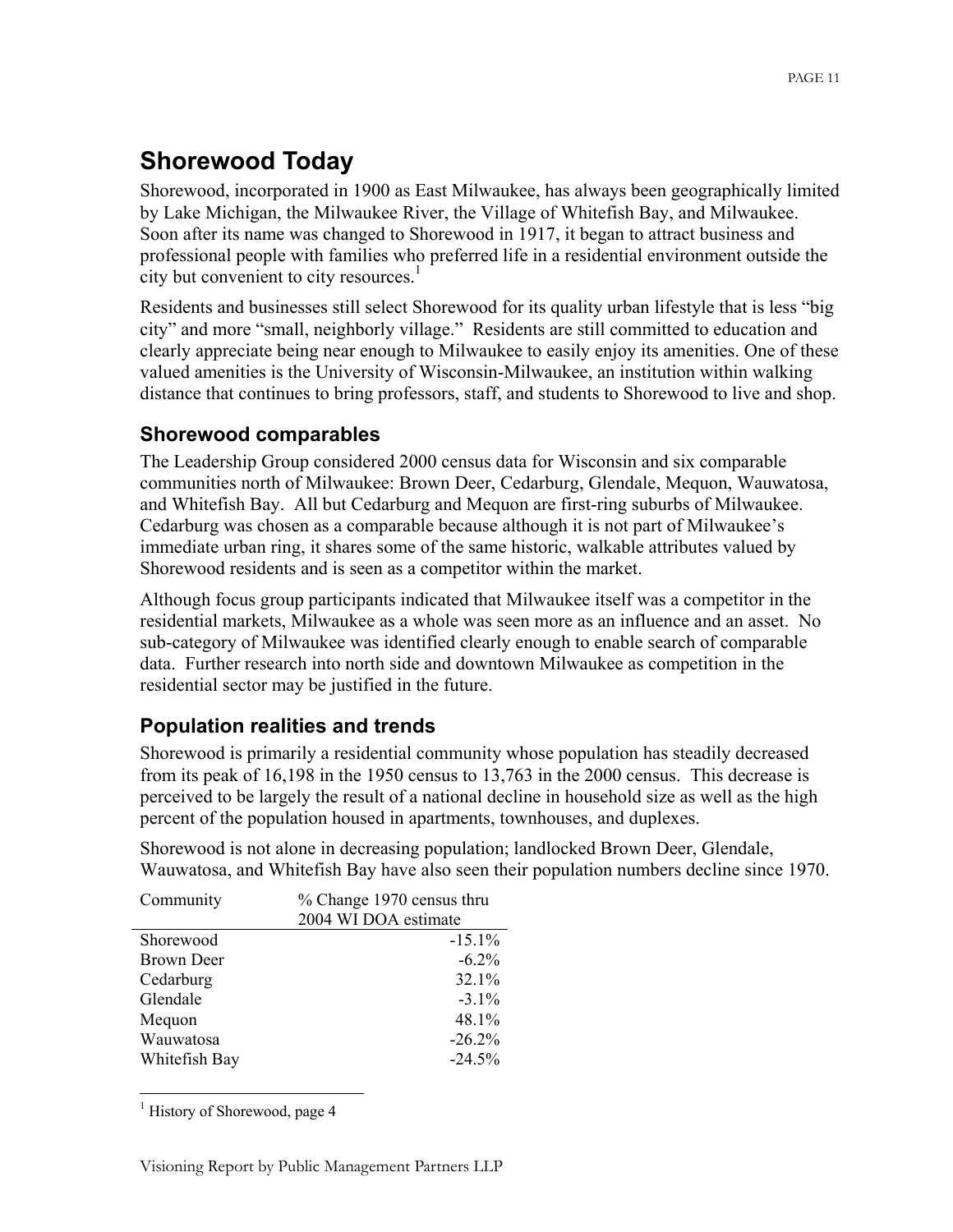Population changes have differed in each decade. Shorewood and Wauwatosa have lost population in each decade, but the percent of change differs with both slowing in the last decade. Cedarburg and Mequon have grown in each decade since 1970. Whitefish Bay lost dramatically more in 1970-80 and 1980-90, but then grew between 1990 and 2000. Glendale did the reverse, growing slightly in the first two decades and then losing in the last.



### **Population diversity**

Shorewood's present population is diverse. According to the 2000 Census:

- Shorewood is both more and less racially diverse than Milwaukee and comparable communities. 91% of Shorewood residents consider themselves white, more than in Milwaukee (50%), Brown Deer (82%), Glendale (87%), and Wisconsin (89%) but less than in Wauwatosa (94%), Whitefish Bay (95%) and Cedarburg (98%).
- Shorewood is more diverse linguistically than all comparable communities and Wisconsin. 15% of Shorewood residents speak languages other than English in their homes. 12% of residents are foreign-born, with 66% from Europe and 23% from Asia. 2/3 of the 1,626 foreign-born residents came to Shorewood between 1990 and 2000. Comparable communities and Wisconsin have lower percentages of foreign-born and non-English speakers.
- Shorewood is more diverse economically.
	- 1. Shorewood's household income is significantly lower than in all comparable communities, but higher than Wisconsin in general.
	- 2. Shorewood's family income is competitive in 2000, although the rate of growth was slightly lower than in comparable communities.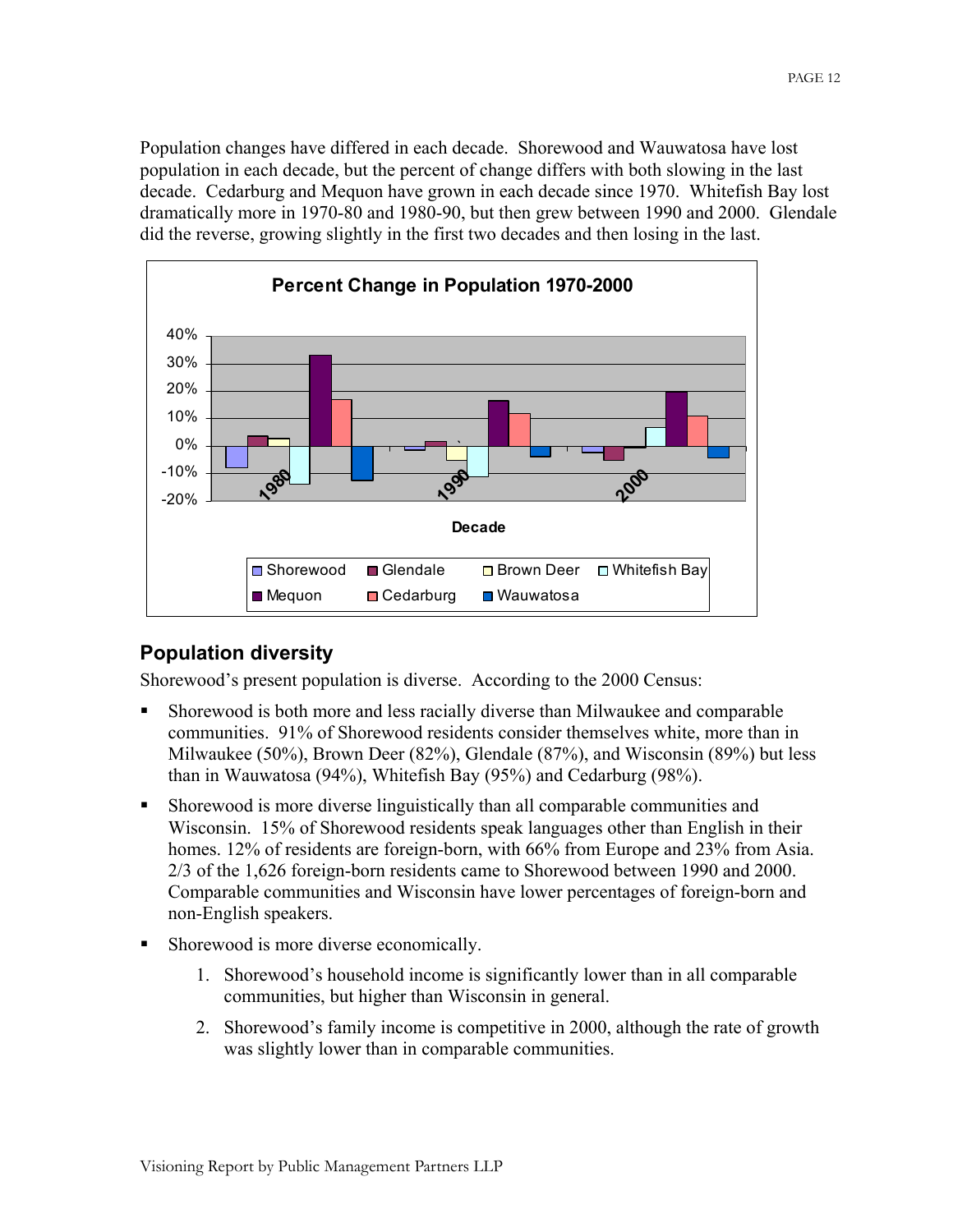|                      |                         |          |           | % average     |
|----------------------|-------------------------|----------|-----------|---------------|
| Community            | <b>Income Category</b>  | 1990     | 2000      | annual change |
| <b>Shorewood</b>     | Median household income | \$34,417 | \$47,224  | 3.72%         |
|                      | Median family income    | \$49,429 | \$67,589  | 3.67%         |
| Cedarburg            | Median household income | \$38,332 | \$56,431  | 4.72%         |
|                      | Median family income    | \$44,153 | \$66,932  | 5.16%         |
| <b>Glendale</b>      | Median household income | \$40,602 | \$55,306  | 3.62%         |
|                      | Median family income    | \$47,506 | \$68,429  | 4.40%         |
| <b>Mequon</b>        | Median household income | \$60,900 | \$90,733  | 4.90%         |
|                      | Median family income    | \$65,435 | \$101,793 | 5.56%         |
| Wauwatosa            | Median household income | \$40,041 | \$54,519  | 3.62%         |
|                      | Median family income    | \$47,647 | \$68,030  | 4.28%         |
| <b>Whitefish Bay</b> | Median household income | \$53,539 | \$80,755  | 5.08%         |
|                      | Median family income    | \$61,180 | \$95,744  | 5.65%         |
| Wisconsin            | Median household income | \$29,442 | \$43,791  | 4.87%         |
|                      | Median family income    | \$35,082 | \$52,911  | 5.08%         |
|                      |                         |          |           |               |

### **Demographic comparisons and trends**

Shorewood has and continues to attract a different mix of residents than do comparable communities. This may be due to its high percentage of rental housing units and/or its proximity to UW-M. In particular, data shows that:

 Shorewood residents are younger than those in comparable communities (median age of 37.8 years) and has a lower percentage of residents aged 65 and over (14.5%).

| Median Age: 2000 Census |      |
|-------------------------|------|
| Shorewood               | 37.8 |
| <b>Brown Deer</b>       | 42.2 |
| Cedarburg               | 39.0 |
| Glendale                | 45.6 |
| Mequon                  | 42.5 |
| Wauwatosa               | 39.1 |
| Whitefish Bay           | 38.2 |

- Fewer of Shorewood's households are families and the average household size is smaller than in all other comparable communities.
- Like other communities, most of Shorewood's family households do not have school-age children. However, Shorewood's percentage is below all comparables but Glendale.

Household (HH) Size and Number of Families: 2000 Census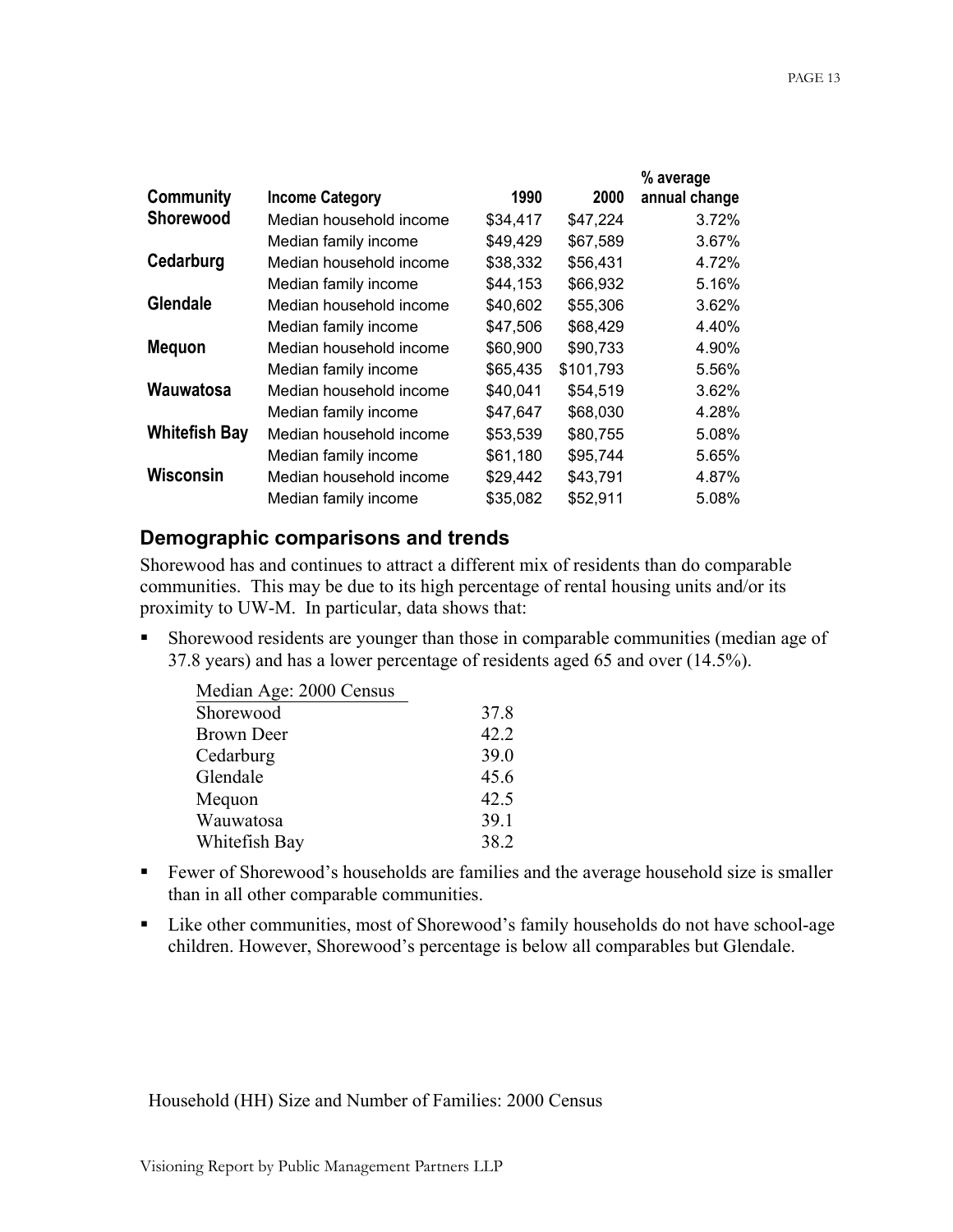|                   |            | #         | $\frac{0}{0}$ | # Family HH | Family HH   | Average  |
|-------------------|------------|-----------|---------------|-------------|-------------|----------|
|                   |            | Families  | Family        | w/ children | w/ children | Size-All |
| Community         | Population | <b>HH</b> | HH            | < 18        | < 18        | HH's     |
| Shorewood         | 12,170     | 3,328     | 50.9%         | 1665        | 25.3%       | 2.08     |
| Glendale          | 11,196     | 3,517     | $60.9\%$      | 1401        | 24.3%       | 2.20     |
| <b>Brown Deer</b> | 13,367     | 3,249     | 63.3%         | 1313        | 25.6%       | 2.27     |
| Whitefish Bay     | 22,643     | 4,019     | 73.6%         | 2189        | 40.1%       | 2.59     |
| Mequon            | 13,763     | 6,404     | 81.5%         | 2990        | 38.0%       | 2.75     |
| Cedarburg         | 47,271     | 3,024     | 68.2%         | 1560        | 35.2%       | 2.75     |
| Wauwatosa         | 14,163     | 12,314    | 60.4%         | 5772        | 28.3%       | 2.45     |

In the last decade, Shorewood had a greater percentage of residents in the 45 to 64 age range and saw the 65 and older percentage decrease. Shorewood has seen modest growth in the school-age category of 5-19 years. These are not the same patterns seen in comparable communities.



### **Housing realities**

Many participants expressed concerns about the affordability of housing in Shorewood. The Leadership group discussed various measures of affordability. Compared to comparable communities, a high percent of Shorewood's housing is reasonably priced, and apartments are very affordable to rent according to 2000 census figures.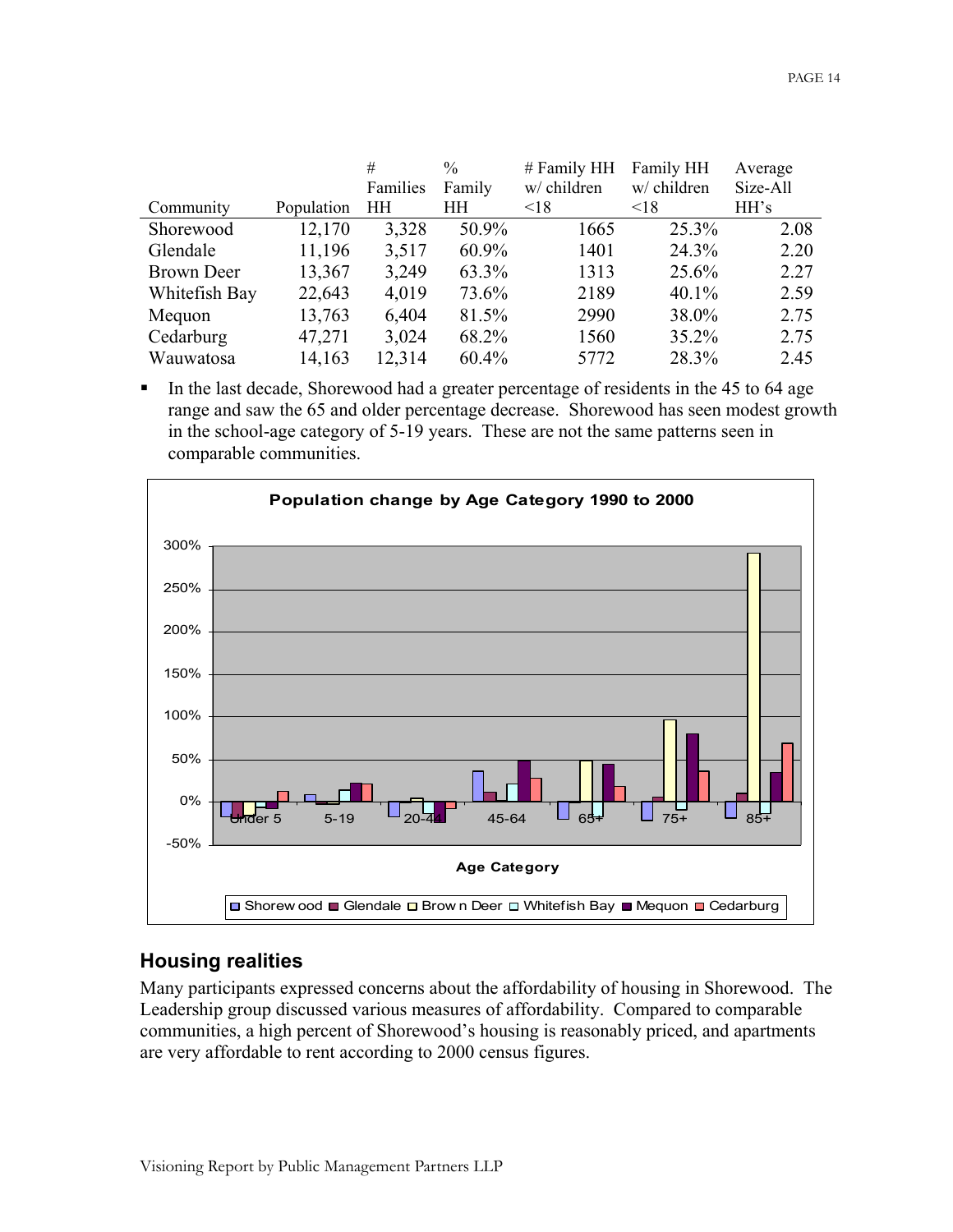- The median value of an owner-occupied home in Shorewood is \$174,700, mid-range of comparable communities and yet above Wisconsin's median of \$112,200.
- There are a limited number of homes to buy in Shorewood  $(3,110)$ . 50% of those are priced under \$200,000. Home-buyers will therefore have fewer options to consider when searching for an affordable home in Shorewood.
- Rent is affordable. The median rent of \$577 is below all comparable communities and just slightly above the Wisconsin median of \$540.

|                   | Occupied |          | %        |           | No.           | $\frac{0}{0}$ | Median   |
|-------------------|----------|----------|----------|-----------|---------------|---------------|----------|
|                   | housing  | Owner    | Owner-   | Median    | $<$ \$200,000 | $<$ \$200,000 | contract |
| Community         | units    | occupied | occupied | value     | value         | value         | rent     |
| Shorewood         | 6,539    | 3,110    | 47.6%    | \$174,700 | 1,542         | 50%           | \$577    |
| <b>Brown Deer</b> | 5.134    | 3,656    | 71.2%    | \$118,700 | 3,105         | 85%           | \$713    |
| Cedarburg         | 4,593    | 2,891    | 65.2%    | \$179,900 | 1,761         | 61%           | \$670    |
| Glendale          | 5,772    | 4,220    | 73.1%    | \$142,600 | 2,962         | 70%           | \$689    |
| Mequon            | 8,162    | 7,175    | 87.9%    | \$250,400 | 2,106         | 29%           | \$686    |
| Wauwatosa         | 20,917   | 13,819   | 66.1%    | \$138,600 | 10,937        | 79%           | \$702    |
| Whitefish         |          |          |          |           |               |               |          |
| Bay               | 5.457    | 4.617    | 84.6%    | \$194,900 | 2,336         | 51%           | \$703    |

Residential Property Value: 2000 Census

NOTE: Assessment and equalized value figures reported by Shorewood's assessor show that Shorewood's assessed values have not kept up with the market. The village-wide reassessment should bring assessments more in line with reality. This creates the potential for discrepancies between true market value, assessed value, and owner perceptions of value reported on census surveys.

### **Transportation realities**

- **More residents use public transportation in Shorewood and average daily commute time** of 19.7 minutes is below most comparables that are around 21 minutes; it is above Wauwatosa's average of 18.9 minutes.
- <sup>12%</sup> of Shorewood households have no vehicle, well above comparable communities. 34% of Shorewood households have two vehicles, well behind the 43-55% of comparable communities' households.

| Vehicles Available: 2000 Census |      |      |      |           |
|---------------------------------|------|------|------|-----------|
| Community                       | None | One  | Two  | 3 or more |
| Shorewood                       | 12.1 | 47.0 | 33.9 | 7.5       |
| Glendale                        | 6.7  | 39.8 | 43.2 | 10.3      |
| <b>Brown Deer</b>               | 4.6  | 37.1 | 45.6 | 12.7      |
| <b>Whitefish Bay</b>            | 3.4  | 32.3 | 52.6 | 11.7      |
| Mequon                          | 1.4  | 18.3 | 54.9 | 25.4      |
| Cedarburg                       | 4.5  | 35.7 | 44.3 | 15.5      |
| Wauwatosa                       | 8.1  | 38.1 | 44.3 | 9.5       |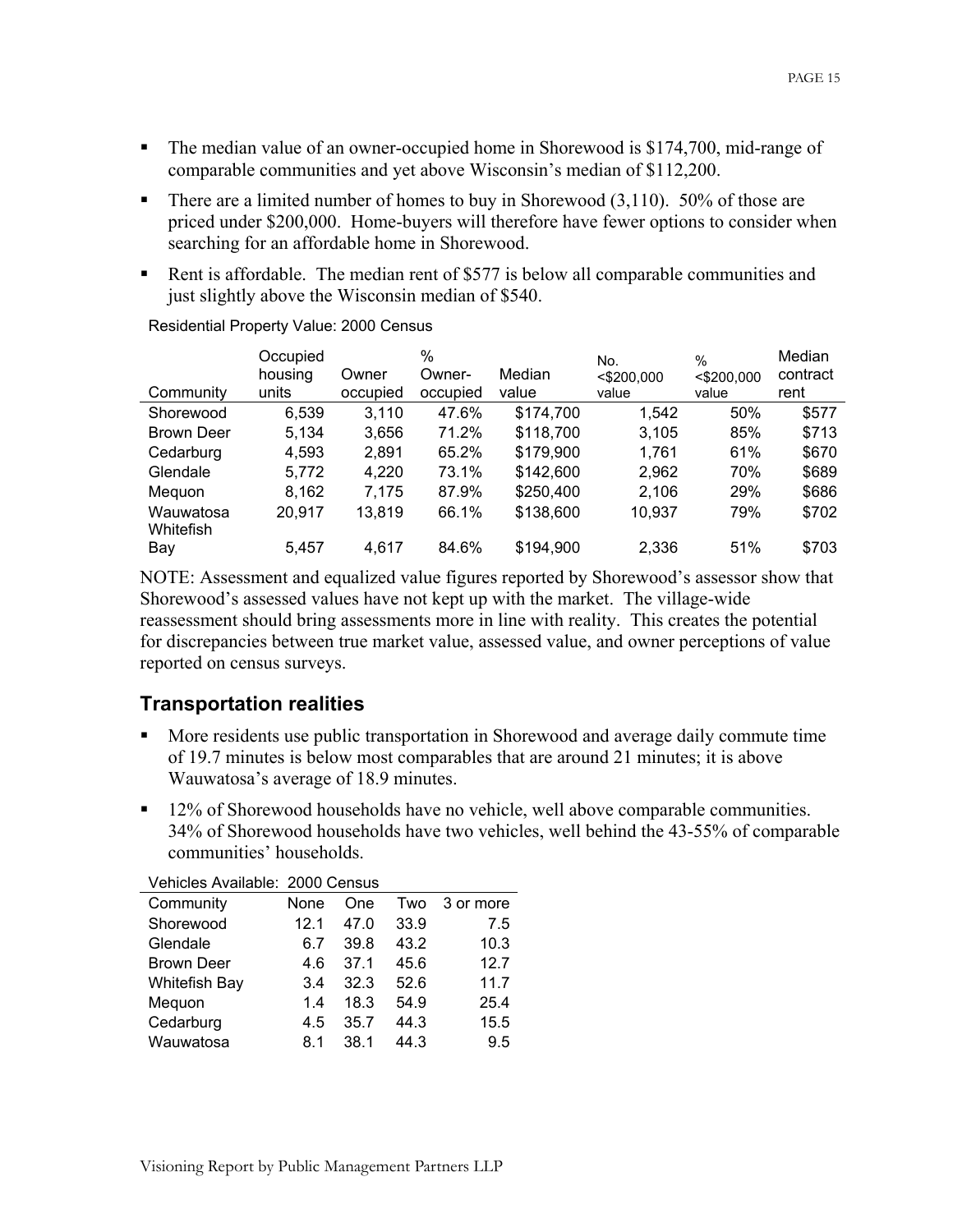This anomaly may reflect residents' ownership preferences, demographic and economic differences that reflect residents' inability to own more vehicles, or parking limits and/or regulations themselves in Shorewood that cause limited vehicle ownership.

Shorewood's parking deficiencies were seen by various focus group participants to be detrimental to today's auto-dependent residents and business customers. As commercial property value is based on income earned from selling goods and services (including rental of property), participants in the multi-family, renter, and business sector focus groups expressed the market's desire to own and manage more vehicles. They felt that solving the issue of parking was not only politically wise but could yield real benefit in decreased vacancies and therefore increased property values.

On the other hand, homeowners (single family detached) were concerned that changes to the status quo street parking ban might detract from their property values. Some preferred that the Village abandon the regulation requiring that renovated garages expand to two-stalls, expressing that this regulation was causing them to hold back on maintenance of one-stall garages.

The need to meet market demand while maintaining and increasing property values will be a balancing act when parking regulations are considered. However, doing nothing was not advised by anyone.

### **Competitive Revenues: Taxes, fees, and assessments**

In order to manage the tax rate to be competitive within Shorewood's comparables, the Leadership Group considered tax levy spending trends, assessed value trends, comparative tax rates, and alternative revenue sources.

The University of Wisconsin Extension compiles information reported to the Wisconsin Department of Revenue and compiles it annually into a computer program (G.R.E.A.T.) that is able to show trends among comparison groups. By indexing all rates to 100, trends over time can be show among comparison groups.

Shorewood's growth in tax levy collections, the amount of money collected annually by taxing property in the village, has been controlled more than in all comparison groups for years.

The following chart shows Shorewood's tax levy growth compared to all Wisconsin cities with populations between 10,000 and 25,000; all Wisconsin villages over 2,500 in population; and the north shore communities chosen as comparables for this project.

The Village of Shorewood's local tax levy growth is slower than seen in all three comparisons.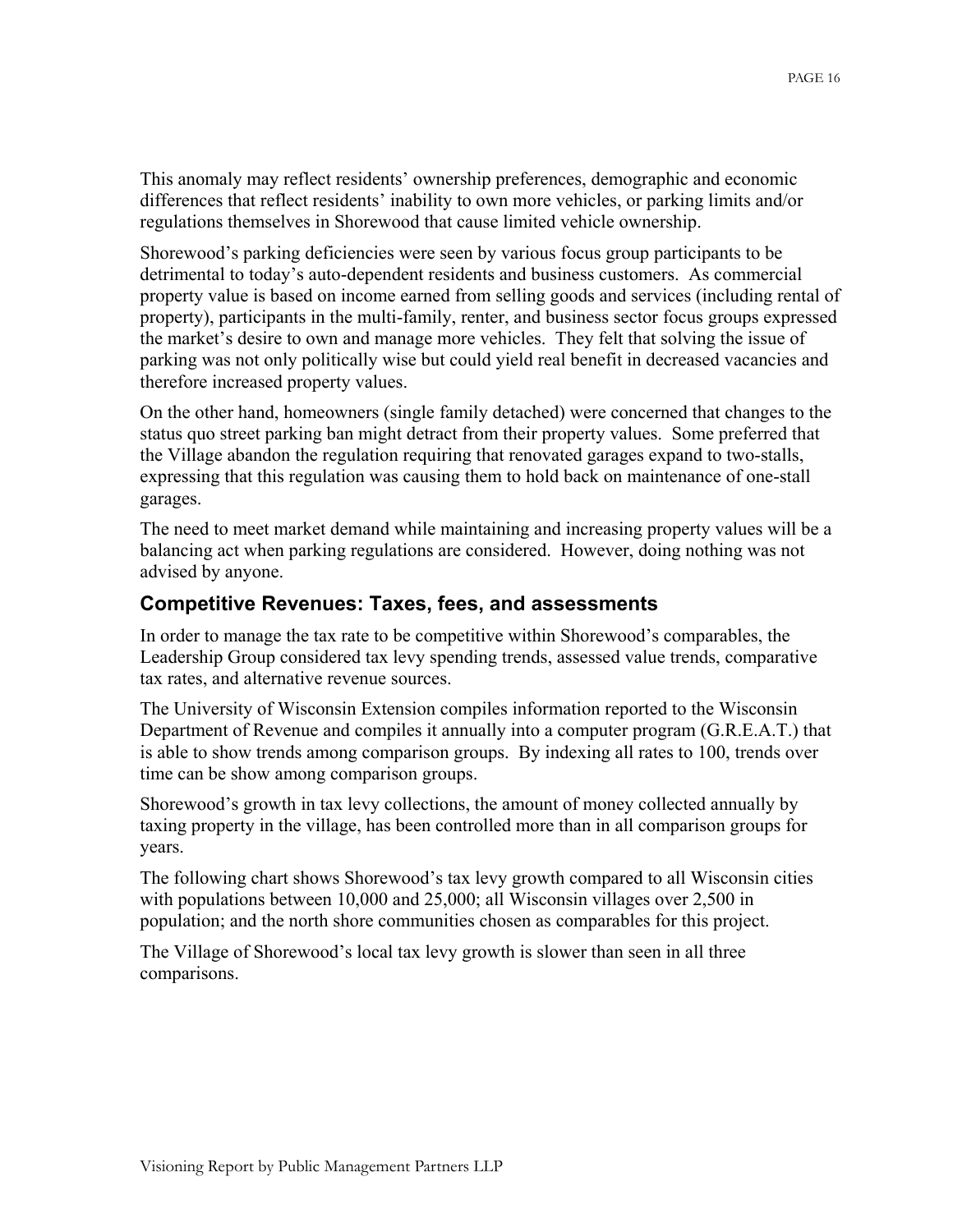

A popular means of comparing spending control is by comparing tax rates. Tax rates are computed by dividing the total tax levy by the total assessed value of the community. Tax rates are then expressed in dollars per \$1,000 of assessed value. Both spending and value affect tax rates in each community. Lower spending and higher value can both cause lower property tax rates.

Shorewood is controlling tax levy spending, but when we compare property values, Shorewood commercial and residential values lag behind the indexed values of the same comparison groups in the G.R.E.A.T. program. Lower value growth will drive up tax rates even when spending is controlled. This may be one variable driving tax rates up in Shorewood.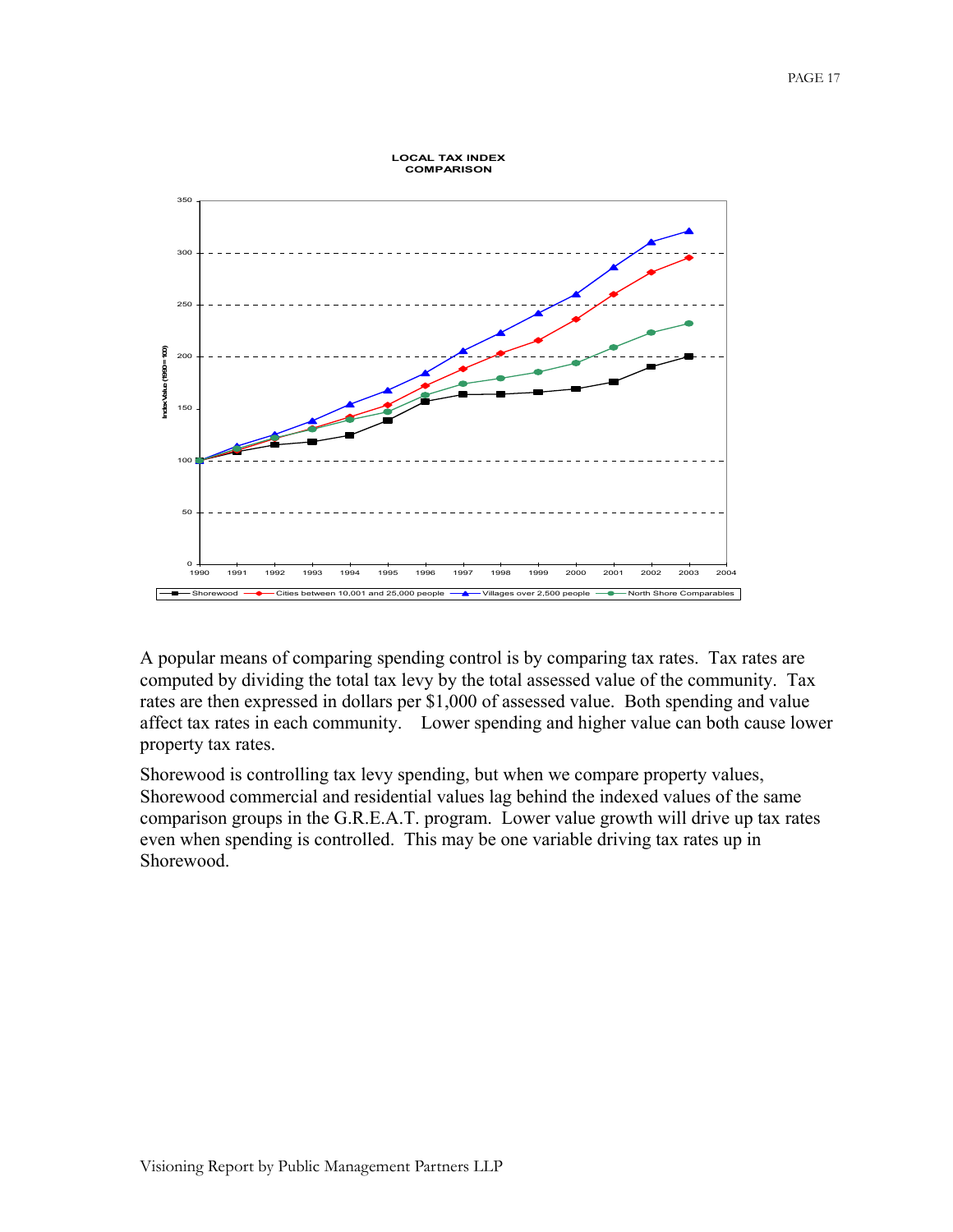

### **TOTAL COMMERCIAL INDEX COMPARISON**

**TOTAL RESIDENTIAL INDEX COMPARISON**

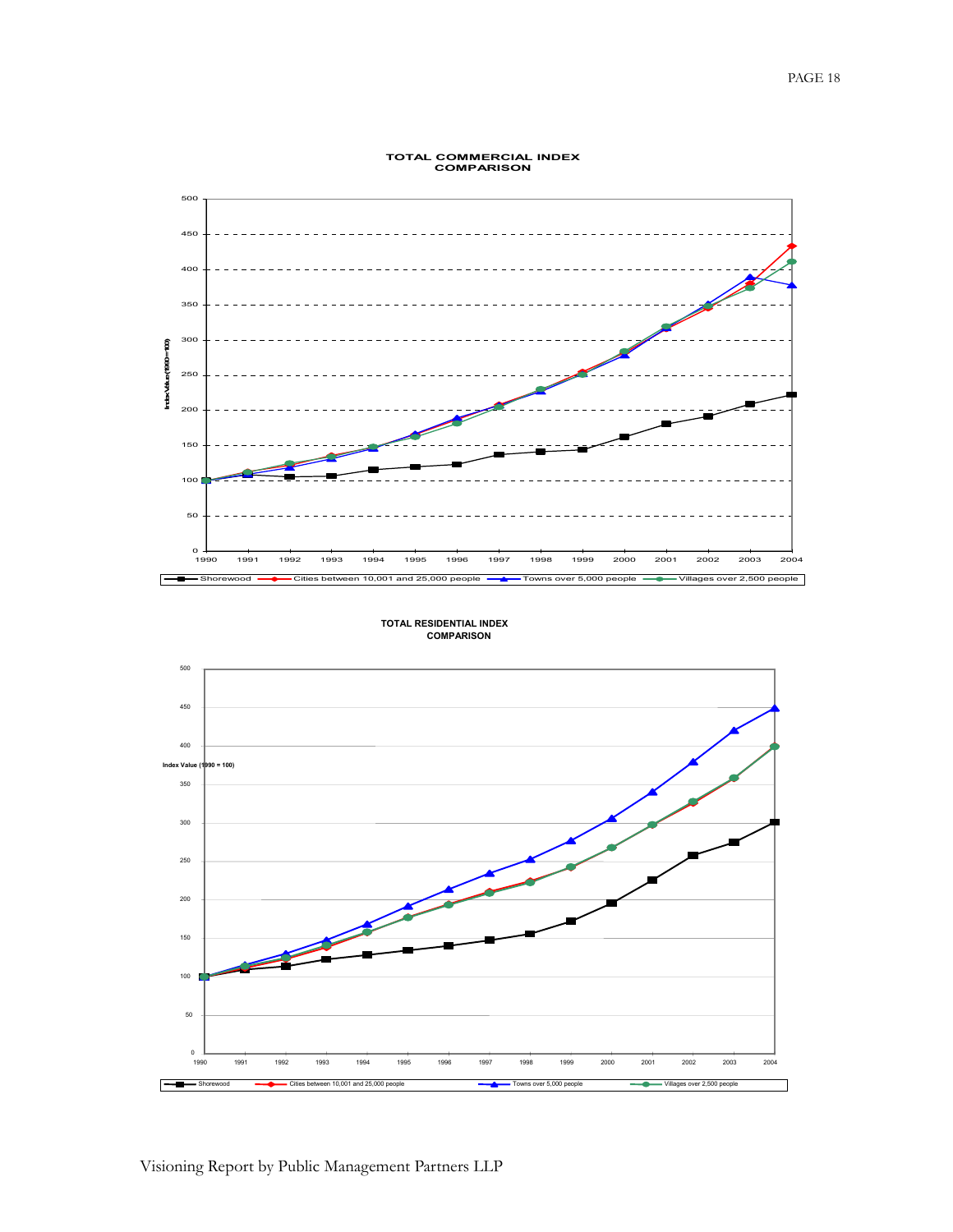Because tax rates vary with both amount levied as well as values assessed, tax levy restraint does not directly translate into tax rate restraint. This is shown in the following G.R.E.A.T. chart of municipal tax rates for the same comparison groups. Because Shorewood's values have not increased as much as in other comparable communities, Shorewood's village tax rate remains higher for most years despite clear tax levy expenditure restraint.



#### Visioning Report by Public Management Partners LLP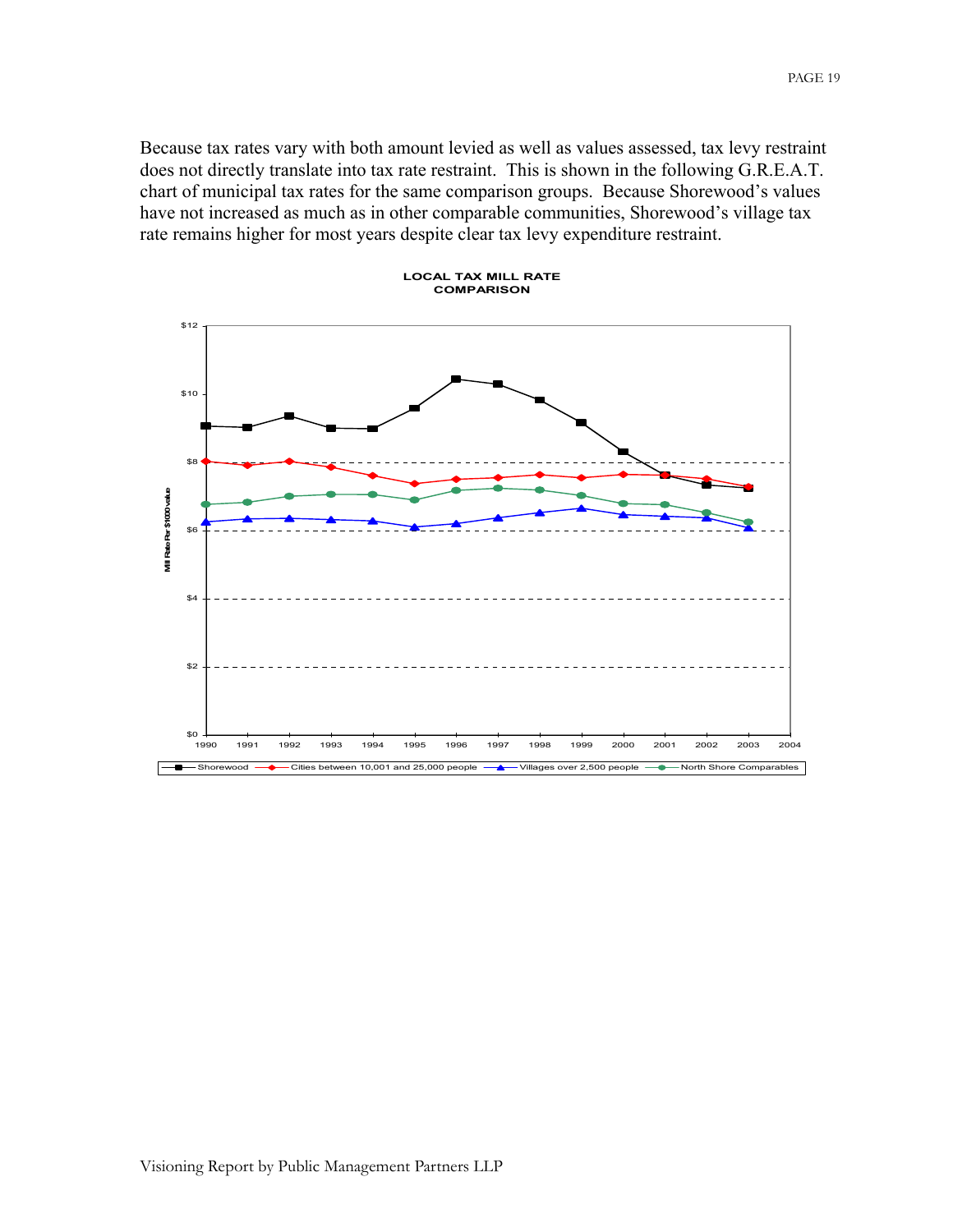### **Tax Levy Control Implementation Issues**

In order to further control spending, the Leadership Group considered implementation of special revenue systems for services that can be attributed to demand. In addition to common water and sewer utilities, many communities have developed utilities for other services based on cost and quantity of service provided. These systems can recover revenues more fairly than tax levies that are based solely on property value. Use-based revenue has the added benefit of collecting from tax exempt properties based on fair share costs. By far the most popular of these special revenue systems are the stormwater utility and hydrant stand-by charges. Others include parking, solid waste, and street utilities.

Similarly, permit fees policies should be reviewed to assure adequate cost recovery from benefiting individuals, businesses, organizations, and properties. Few communities recover the full cost associated with permitting and licensing. Reviewing fees on an annual basis to achieve full cost recovery (including overhead) can generate significant funding. The same consideration should be given to fees for other village-sponsored programs. While public policy may dictate a subsidy for certain programs, it is important to recognize and account for the actual costs of programming.

Many communities use the special assessment process to recover a significant portion of the costs for construction or reconstruction of public streets, pipes, and other infrastructure that serves private property. By passing these costs to abutting and therefore benefiting property owners, property tax levies can be reduced in an equitable manner. Adaptations can be made to recognize and pass on costs that are community-wide in nature rather than attributable to private benefit.

While the Village may consider subsidizing specific fees or absorbing a portion of special assessments, it is important that the assignment of cost be made deliberately and fairly. To stay affordable, competitive, and fair, the property tax levy may not be the best revenue source to cover all expenses.

The Leadership Group was interested in expanding shared services beyond health and fire services. They are interested in looking at further sharing the cost of specialized equipment and specific job skills with other local communities and the public schools. Creatively expanding shared service opportunities has the potential to reduce costs for everyone involved while concurrently improving service quality.

The Leadership Group was also sensitive to the impact of the school tax levy on the cost of total taxes in Shorewood. Members support a strong public school system because strong schools both make and reflect the strength of Shorewood. The Leadership Group supports all school-based learning, both private and public, as essential to quality of life in Shorewood. They committed the Village to find ways to collaborate to promote educational excellence.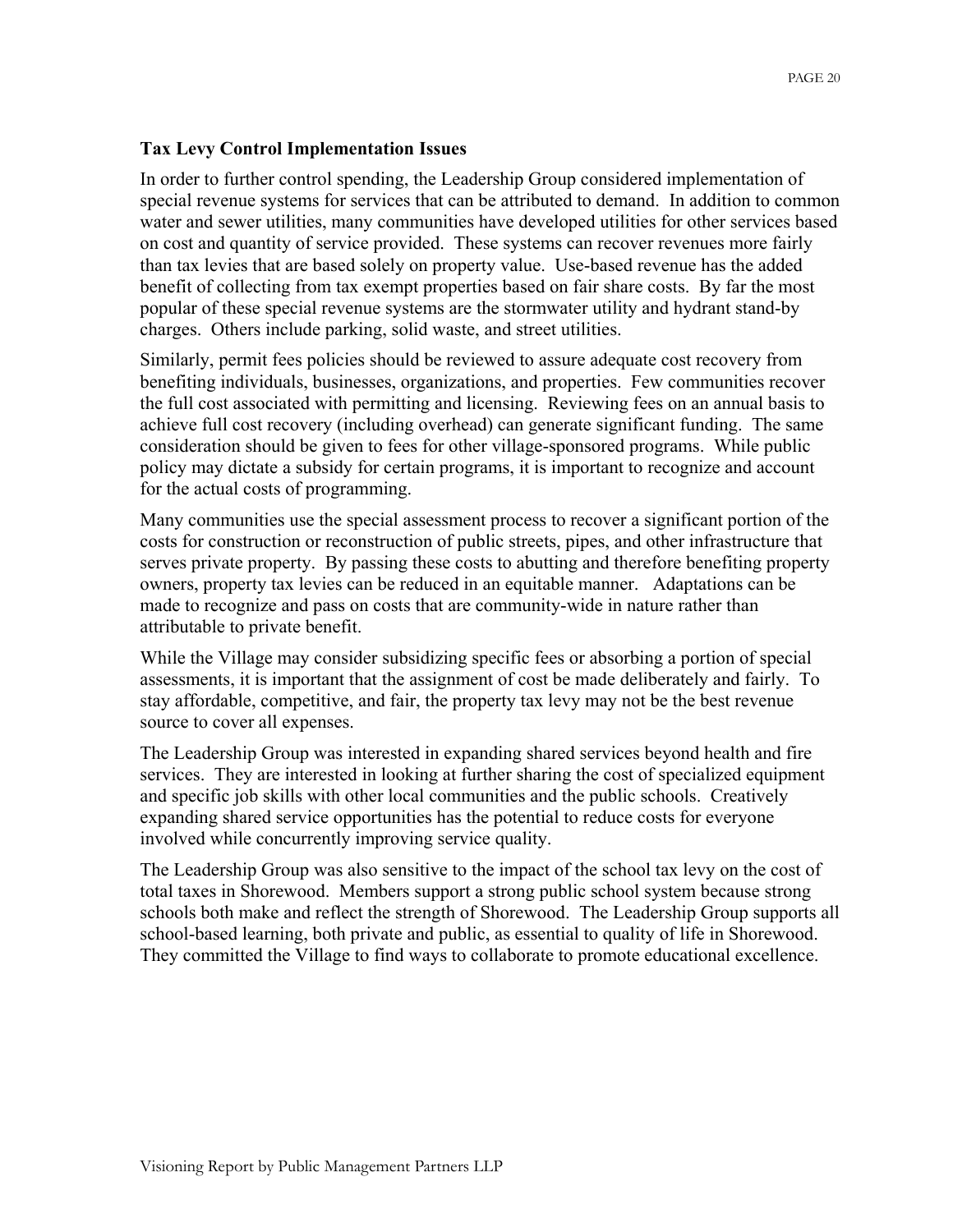### **Implementation Planning**

After considerable effort to define terms and general expectations, the Leadership Group sent the following list of goals to the Village Manager and staff for implementation planning. Many implementation ideas generated through brainstorming discussions were also included.

- 1. Promote vibrant urban housing that reflects Shorewood's architectural heritage while meeting the needs of people at all stages of life in properties that are both attractive and well-maintained
- 2. Maintain and improve private property and public infrastructure to maximize the assessed value of all private properties
- 3. Promote delivery of valued, cost-effective, and quality services at an affordable tax rate
- 4. Retain and attract residents who value urban living in safe neighborhoods close to Milwaukee's amenities such as major sporting facilities, Summerfest grounds, shopping alternatives, museums, theatres, and other performance venues
- 5. Promote a sense of social connection and responsibility to protect and strengthen our tradition of friendliness and acceptance of diversity
- 6. Remain committed to good government practices that include open, interactive communication and involvement of all residents and property owners in the civic duties and obligations of the Village.
- 7. Protect and enhance the environment and public green spaces
- 8. Collaborate to promote educational excellence

Multiple versions of the staff's implementation plan were presented to the Leadership Group for comment, revision, and prioritizing. The implementation plan drafts included strategies, initiatives, output measures, and outcome measures defined as follows:

| The objective or focus of the work initiative                             |
|---------------------------------------------------------------------------|
| Programs and/or services to be undertaken                                 |
| The economic and human resource units of service/work required            |
| Desired results and accountability measures that identify goal attainment |
|                                                                           |

The Leadership Group clarified and selected as high priority the following simplified goals and strategies. Specific initiatives as well as output and outcome details are included in the detailed Implementation Plan included as "Attachment C."

While the planning/implementation loop is an on-going process that also includes subsequent allocation of resources, evaluation of results, and revisions to the plan as needed, this Final Visioning Report seeks to capture the Leadership Group's Implementation Plan as it emerged from the visioning process.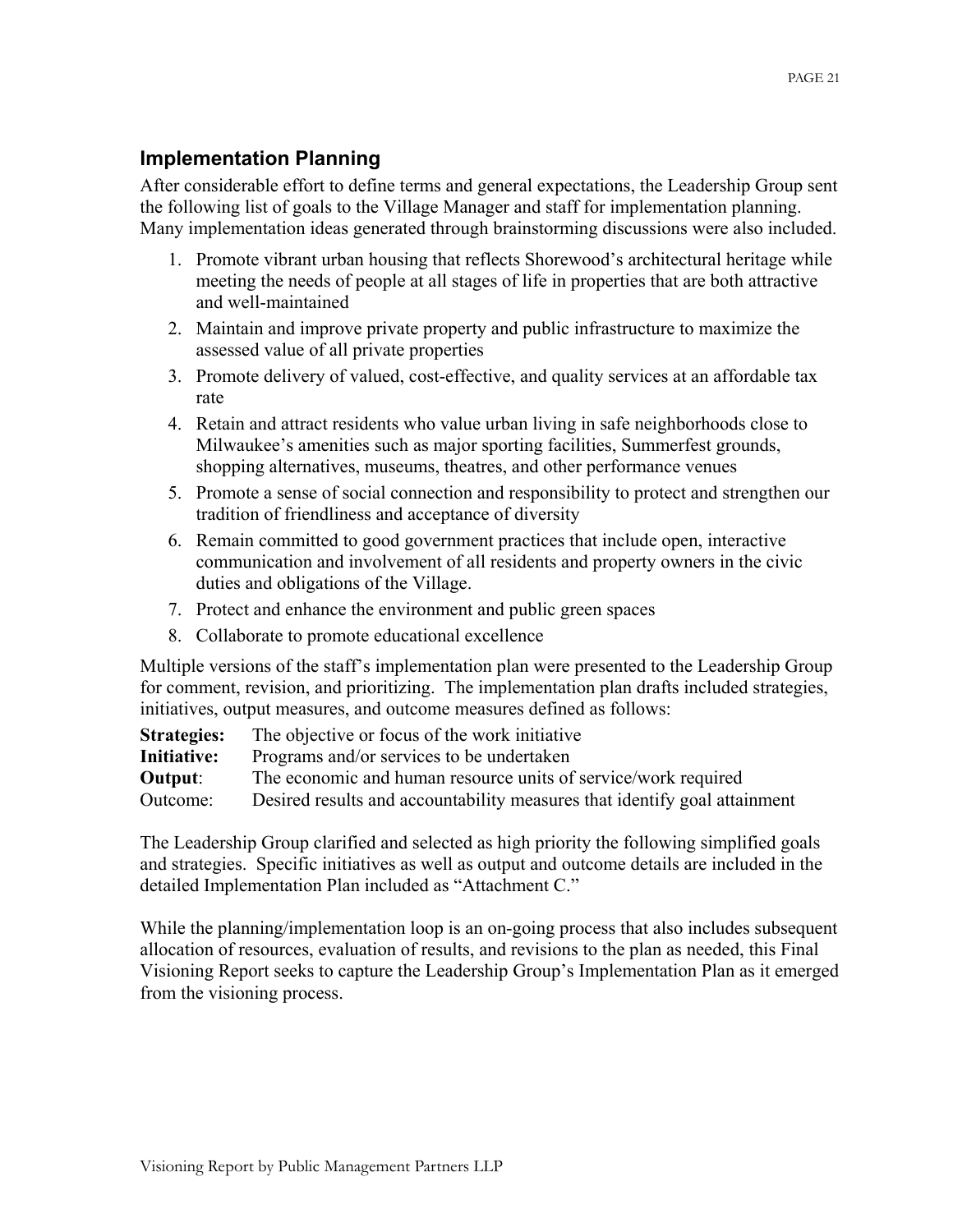### *Addendum A: Focus Group Details*

### **Businesses: Retail, Professional, and Large Business (5 participants)**

- 1) General concerns regarding process validity if there are 200 businesses in Shorewood and only five participate in this focus group
- 2) Some participants expressed doubts that this process was meant to allow participants to influence the process/outcome or whether the decisions have already been made. All want the process to be transparent, obvious, and overt.
- 3) Concerns that Board is not working with businesses to protect their investment. Examples given were:
	- a) parking, parking, parking and differing parking needs in the community
	- b) garbage collection space/frequency/enforcement
	- c) taxes and fees, taxes, taxes and combined fire service tax add-on
	- d) Village allowing competition to move in against existing businesses
	- e) Village's lack of general business sense and sympathy for business concerns
- 4) Reasons why they and others like them opened businesses in Shorewood
	- a) Initially personally attracted to living alternatives in Shorewood
	- b) Their personal desire to remain "Eastsiders" and/or live near family
	- c) Personal desire to live in a small, "finite," walk able community with positive urban amenities yet near Milwaukee
	- d) Convenient auto access for customers and employees along Oakland and Capitol, by bus, and walking
	- e) Plenty of customers/clients in the area; one provided service to the elderly, a growing customer base in southeast Wisconsin
	- f) Cost and quality of space available
- 5) All remarked that businesses that seemed to thrive and proliferate were neighborhood service and professionals including specifically:
	- a) Beauty salons
	- b) Dry cleaners
	- c) Professional offices including medical services
- 6) The need for strong communication was discussed at length and with great concern for both process and outcome. General agreement was reached that communication might include accepting controversy and that listening might not lead to agreement and "getting one's own way."
- 7) Discussed niche positioning and marketing, capturing more of the local market, and needing more than the Shorewood market "to make it."
- 8) Future vision elements listed in order of presentation.
	- a) Good schools
	- b) Businesses growing and being taken seriously
	- c) Increased services with decreased taxes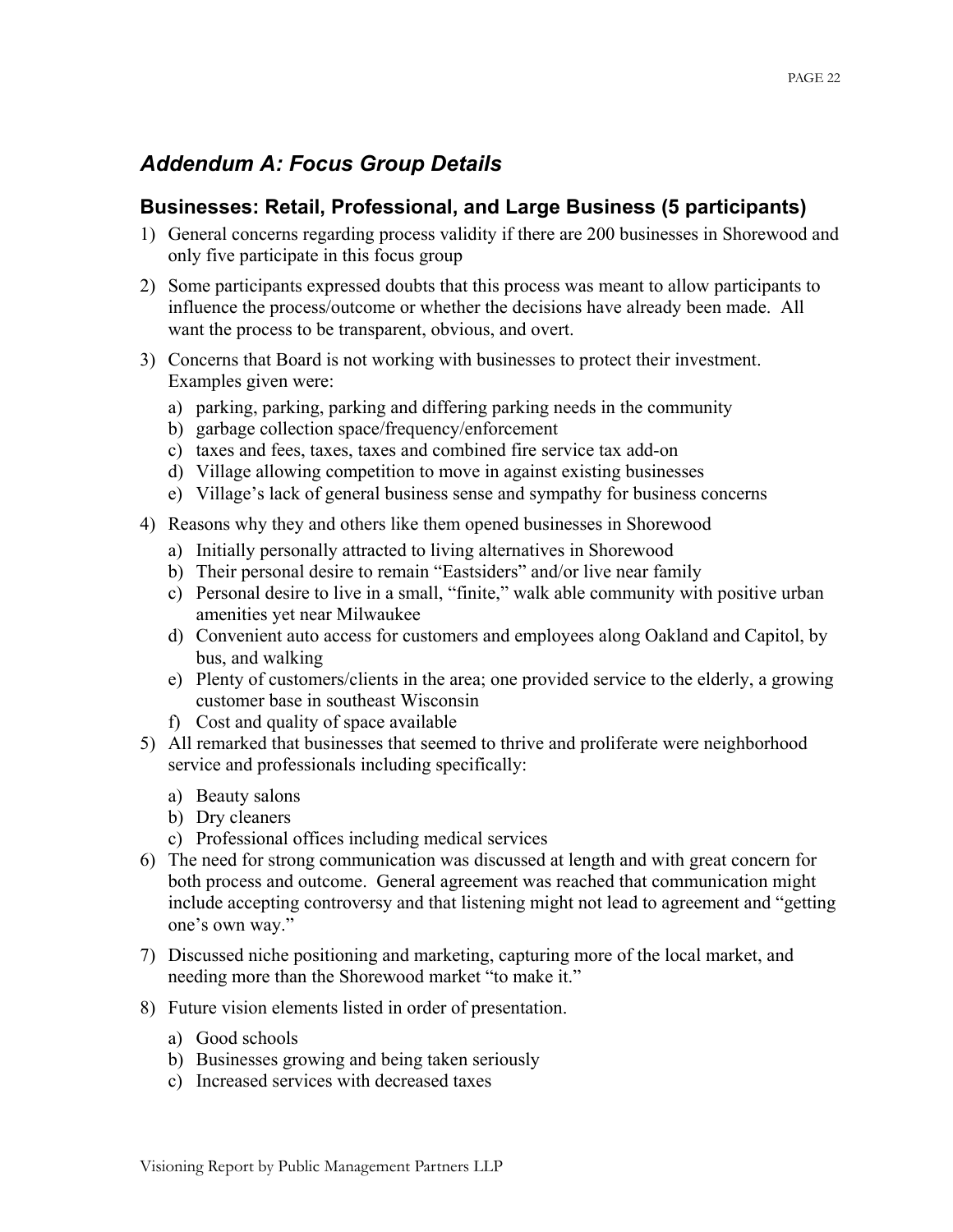- d) "Ultimate 21<sup>st</sup> Century Pedestrian Community" like Atkinson/Capital Garden Town Homes
- e) Economically vibrant
- f) Unique, destination-oriented businesses
- g) Continue as it has managed in the past
- h) Know and have easy access to Board and commission members
- i) Communication does not equal Agreement
- j) Growing, vibrant, changing
- k) Not "cutesy" and contrived but real and organic

### **Senior Citizens (16 participants)**

- 1) What they all value about living in Shorewood
	- a) Knowing their neighbors
	- b) Knowing the businesses
	- c) Cross-neighborhood outreach
	- d) Rehabilitation of existing residences ongoing
	- e) Responsiveness of police makes them feel secure
- 2) Many concerns about housing discussed by all
	- a) Housing affordability, size, and style issues for young families and others
	- b) Proportional housing costs among competition, i.e. more house for less money with good schools also
	- c) Affordability and Gentrification conundrum
	- d) If you're not improving, you're sinking
	- e) Home as investment "nest egg" and all need for continual upgrades rather than waiting for pre-sales
	- f) Need for pre-sale planning program
	- g) Affordability, affordability
	- h) Attitude of "don't let the less fortunate live here;" they can bus in to attend
	- i) River Park originally designed for seniors with specialized services; never built; subsidized but only elderly now
- 3) Concerns identified
	- a) Retail businesses start and move
	- b) Some upscale retail successful and others not
	- c) Development of "franchise row" along Capitol
	- d) Need for parking for apartment dwellers in order to increase rent levels and decrease turn-over
- 4) Schools, schools, school quality
	- a) Worth the investment to many seniors in this group
	- b) Proud of 40 years of ACT/SAT score improvements
	- c) Increased diversity of culture and language, but continuous economic diversity among students
	- d) Need for teachers of quality, not working just for paycheck
	- e) Joint sport programs reasonable response to shrinking enrollments
- 5) Many expressed opposition to loss of campus green at high school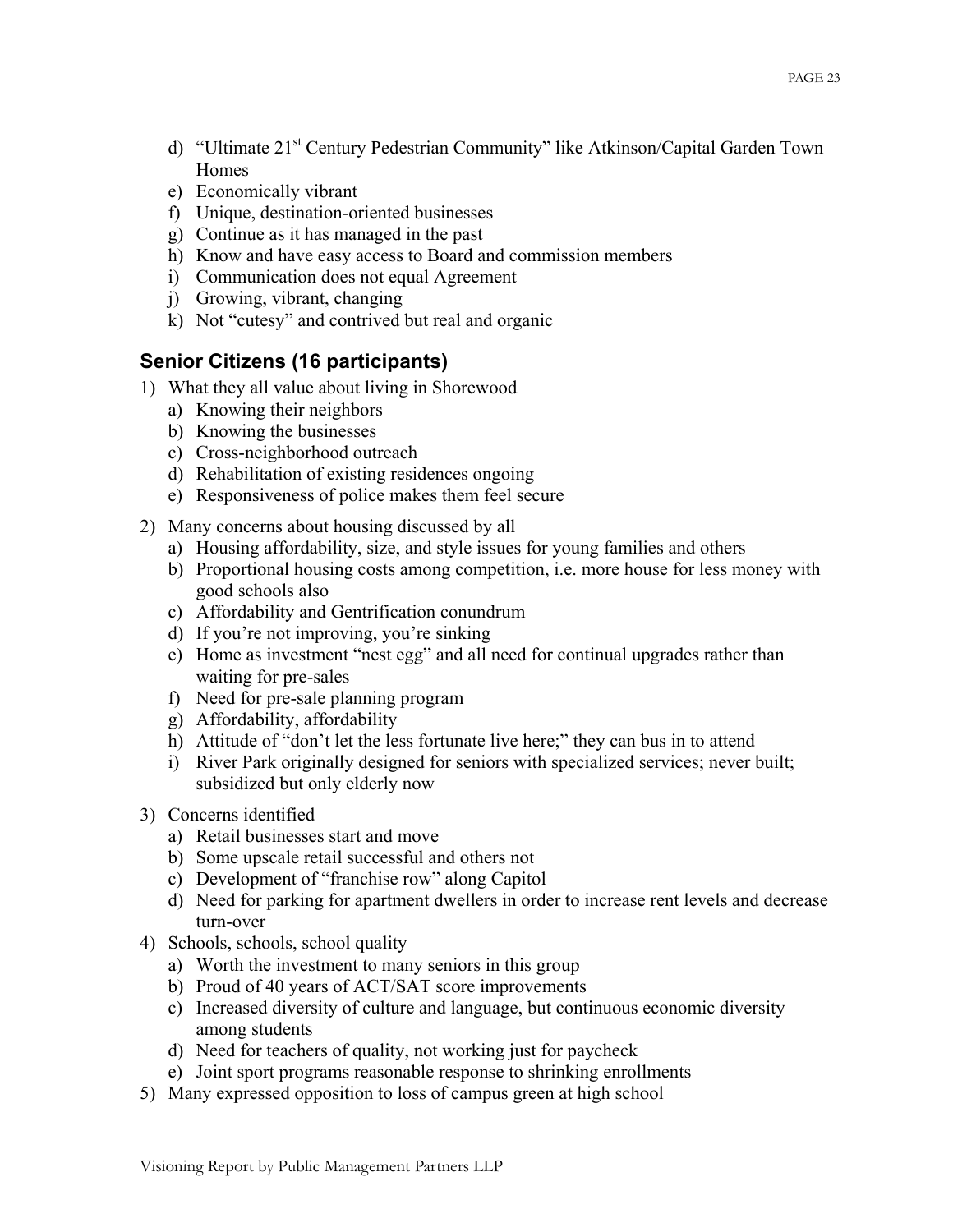6) All expressed support of Senior programming staff funding by taxes, not just schools

### **School Board, staff, and parents (14 participants)**

- 1) What they like about Shorewood
	- a) Schools and school programming
	- b) Walking everywhere
	- c) Lake
	- d) 4-year old kindergarten as standard since 1935 shows progressive support for education at all levels
	- e) Nationalities (28 countries) through refugees as well as university ties
	- f) High test scores maintained in schools
- 2) Concerns expressed about changes in schools
	- a) No end in sight for lower state funding
	- b) Fewer supplementary high-level programming options at high school
	- c) Greater use of part-time teachers than ever before
	- d) Perception of higher class sizes disputed by principal/board member
	- e) Can no longer count on excellence but must fight for excellence
	- f) Still have excellence but perceived as just having good
	- g) Private and home school competition
- 3) Worst fear: High property values on lake continue to increase but rest of the properties do not; taxes go higher and schools get average
- 4) Solutions offered
	- a) SEER
	- b) Realtor open house
	- c) Village and School Board cooperation to find creative solutions
	- d) Funding alternatives to decrease panic and increase stability
	- e) Incentives to remodel/upgrade residences
	- f) Encourage duplexes to return to single-family homes
	- g) Intervene and reverse the fears so they don't become the reality
- 5) Questions to confirm/deny
	- a) Number of households without children in school
	- b) DPI website achievement score trends
	- c) Maintenance activity leads to higher assessed levels
- 6) Gotcha mentality in permit department has to go before they run everyone out

### **Community Activists (9 participants)**

Participant introductions showed that not only are the activists busy both in a wide range of community support activities, but they also equate community activism with political activism. The activists are proud of their varied roles in the community and are very motivated to improve things in very personal ways.

- 1) Observations
	- a) Activists are a small percentage that move where there is a need
	- b) Venues of activity are increasing as are the number of activists
	- c) Activists move in and out of the action scene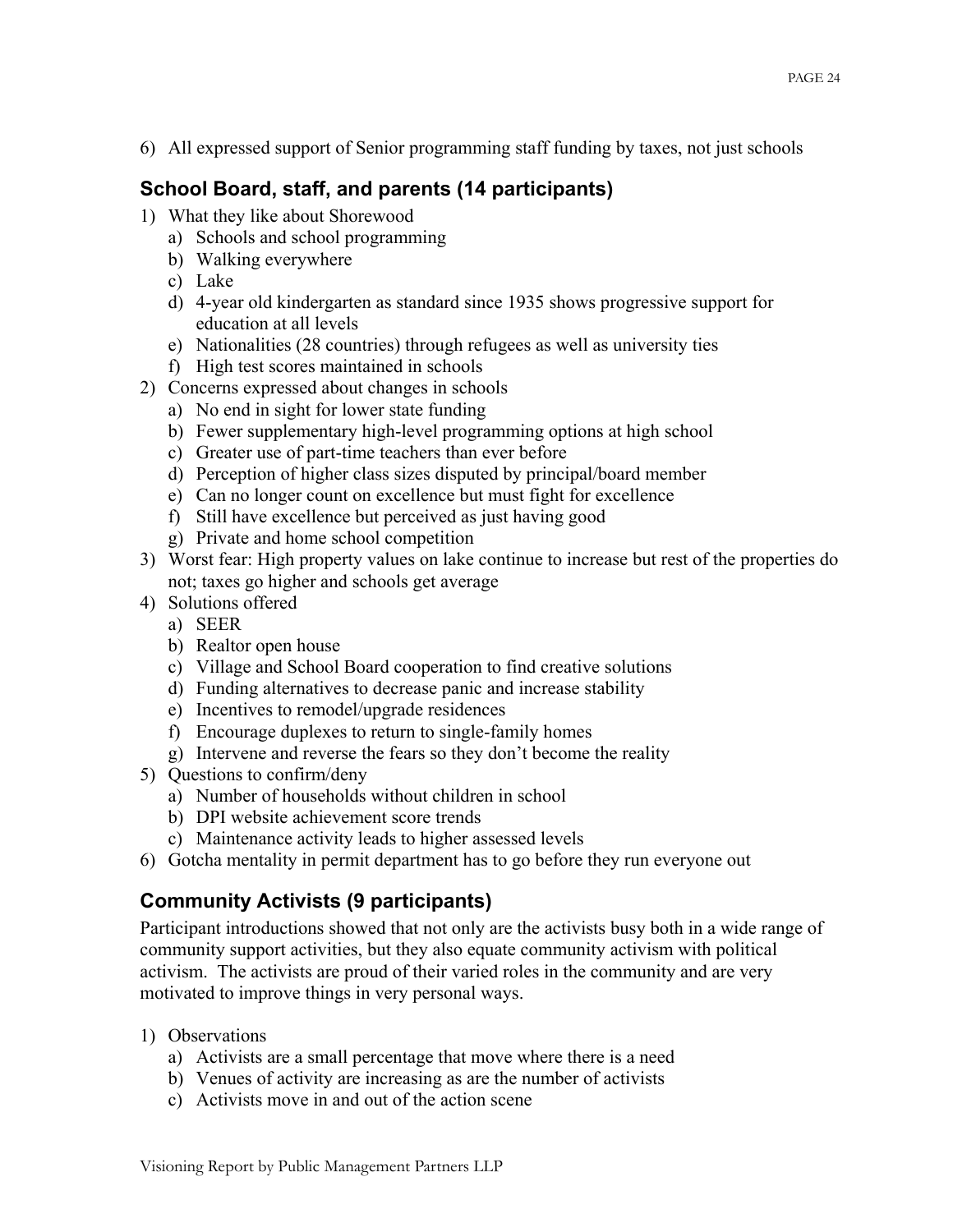- d) Issues-based activists can turn out numbers based on special interests
- 2) What they value about Shorewood
	- a) People, neighborhood, sense of community and responsibility; not pretentious
	- b) Lakefront
	- c) Urban nature of village that's close to Milwaukee amenities for jobs and entertainment options; easy access with or without cars
	- d) Convenience and "walkability"
	- e) Safety and security
	- f) Schools
	- g) Village services
	- h) Quality of life amenities: library, recreation, neighborhood shopping options
- 3) Concerns
	- a) No more land
	- b) Funding and Service Issues
		- i) State funding impact on school and village services
		- ii) Balancing services and cost
		- iii) Residential property taxes
		- iv) Health care cost impact on taxes
		- v) Decreased recreational programming and facilities
		- vi) Less experienced staff with less money to work with for training
	- c) Maintenance of infrastructure, both public and private property
		- i) Aging infrastructure
		- ii) Storm/sanitary sewers and streets of particular concern
		- iii) Underutilized park and recreational spaces
		- iv) First impressions are important
	- d) Parking
	- e) Affordable housing
	- f) Health of downtown commercial district
	- g) Need for new ideas
	- h) Lack of collegiality on Board
	- i) Community disputes over library, service/tax continuum of political debate
	- j) Undergoing leadership changes; uncertain future
- 4) Vision of Shorewood in the future
	- a) More richly developed
		- i) Like St. Louis suburb (Clayton, MO): downtown high rise w/ trendy shops
		- ii) Not like Chicago suburb (Hinsdale) with bulldozed lakefront houses to build larger lakefront homes
		- iii) Riverfront redevelopment extended out from Milwaukee
		- iv) More condominiums, office space, neighborhood retail and services
		- v) 3-story + buildings at Capitol/Oakland
	- b) Unified services and schools if financially advantageous
	- c) UW-M/Shorewood integration with classrooms, recreational facilities, building spaces shared with high school
	- d) Community of professionals and retirees
	- e) More families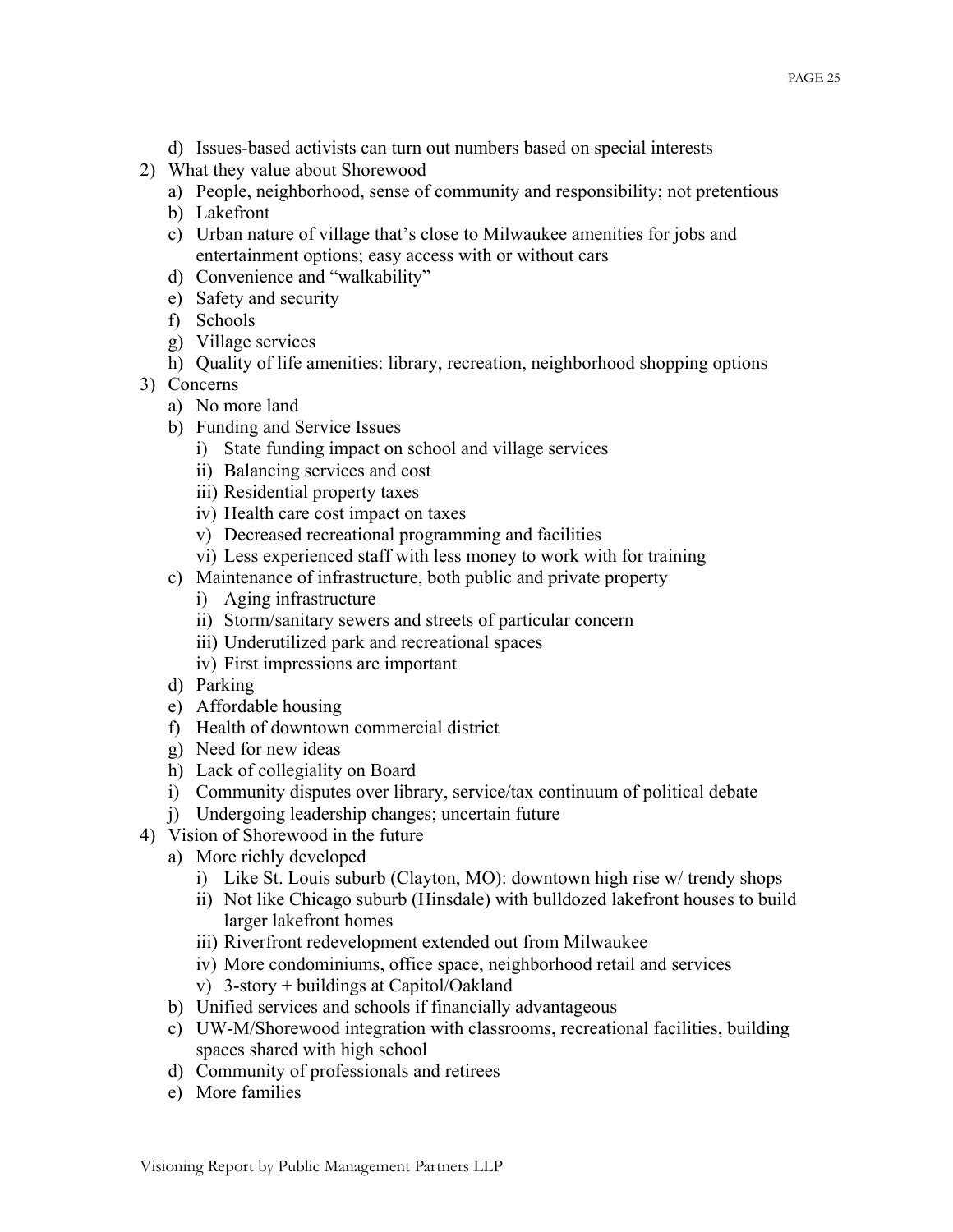- f) Vibrant shopping
- g) Well-maintained housing stock
- h) Top-notch schools supported by the state
- i) Positive leadership with vision able to deal with the big issues and broadly representative of the constituents
- j) Diverse ethnically; color is old way of defining diversity
- k) More green space, bike paths, and better parks
- 5) Obstacles: Funding, politics, leadership

### **Young adults (6 participants)**

- 1) Value about Shorewood:
- 2) Residences and cost
	- a) Rents are market competitive with rest of area and universally described as being "reasonable" and that they got good value for dollar spent
	- b) Deep appreciation for the quality of the architecture, size, and design of the rental spaces available
	- c) Combination reasonable rent and high educational standard important
	- d) Two are now property owners who had been renters
	- e) Feel that there are many renters who rent to build up equity in order to buy first house; would like to stay in Shorewood if they could afford it more quickly: Equity and Time issue; limited transitional investment housing
- 3) Community and its amenities
	- a) They really love walkability and the pedestrian crossing signs in the middle of the street.
	- b) Like deep sense of community, being part of the neighborhood
	- c) Appreciate the style of retail going into the rental areas: small shops and specialty retail; love spending their hard-earned money locally on groceries, \$4 latte, places of interest
	- d) Not an active public night life in city but more than you might suppose, and Milwaukee night life is easy to access
	- e) Universally, the group was there because the education was superior in the school system, described as being better than private school alternatives
	- f) Living in Shorewood with diverse population…example: woman in sari
	- g) They like the bike trail
	- h) Like living in Greenwich Village
	- i) Library is fantastic.
	- j) The Outpost is great grocery place and nearby.
	- k) Stone Creek and Annaba Tea Room have wireless internet access
- 4) Concerns
	- a) Concern with knowledge of racial profiling when they support racial diversity (example: minority university professor who was steered away from Shorewood as not best place to live)
	- b) Universally thought that significant part of community does not welcome diversity, particularly blacks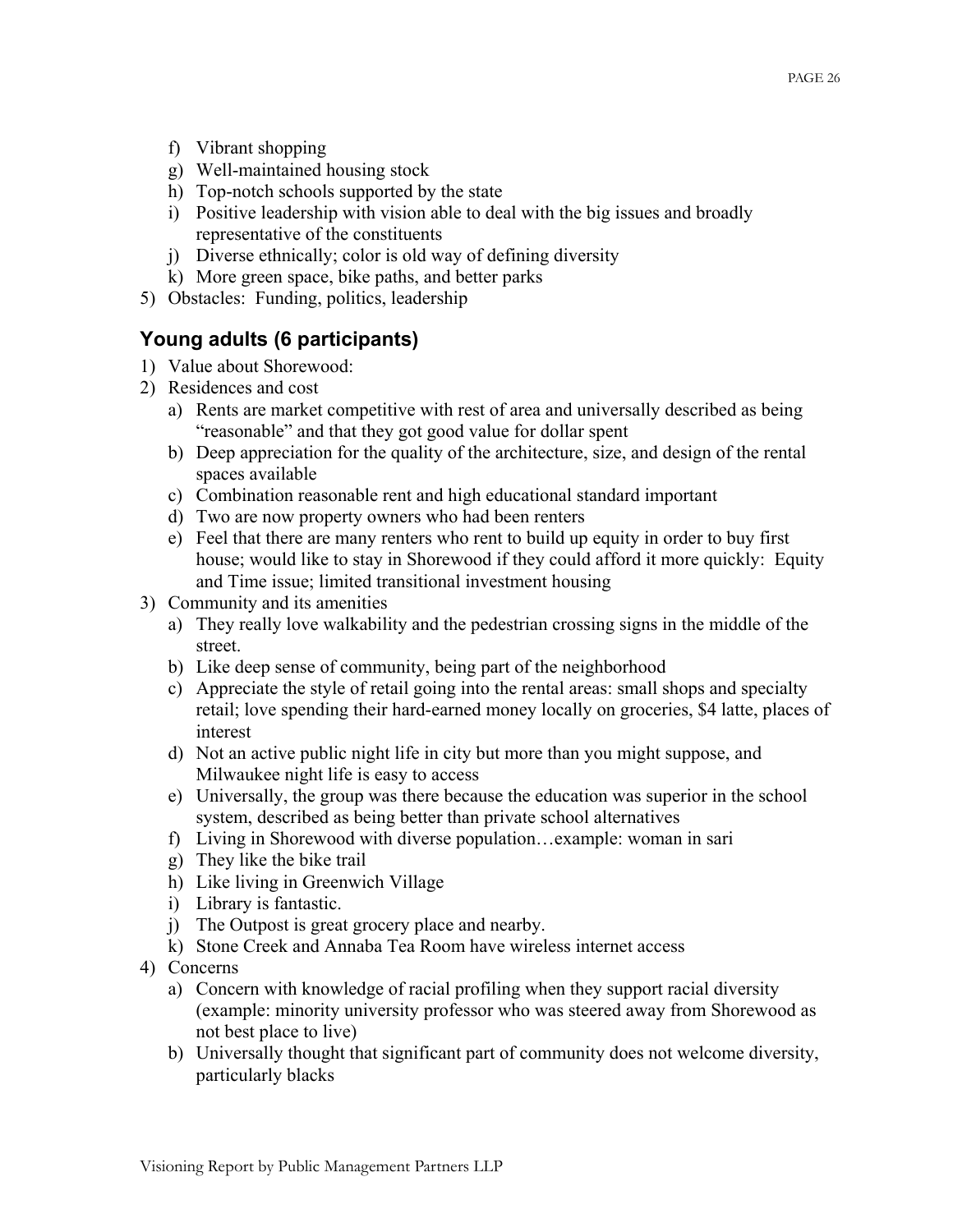- c) Parking seen as a wedge issue that is used as a weapon against renters rather than as a source of revenue
- d) Allowing or making parking available would support rental markets; they are willing to pay but places do not exist to purchase
- e) General sense that the community has not taken any effort at all to get them involved and they are willing and interested (plant flowers, etc.)
- f) They are expected NOT to participate; as 51% of the population, they feel strongly disenfranchised and unwelcome
- 5) Trends or observations
	- a) Renter and owner gap, or wealth gap (have and have a lot) leads to some significantly different goals and objectives
	- b) At St. Robert's parish, 40-60% renew every 3 years (i.e., high turn-over of nearly 15- 20% per year)
- 6) How can the Village help make it better?
	- a) Streets need attention and some thought that streets should be more bike-friendly.
	- b) Improve lakefront park and develop it further. Furthermore, don't like being hassled and moved along at the park: sunrise and sunset watching valued but not allowed by police
	- c) Expand ties with university to use people with expertise (cheap and free research and programming like IT, students for projects, etc.)
	- d) "Get with it" in respect to technology (administration of parking permits manually costly and time-intensive on both sides: wasted effort and wasted cost!)
	- e) Look to technology for budget control and efficiency improvements
	- f) Village website should have or link to property rental sites.

### **Landlords/Duplex owners**

- 1) Value in Shorewood
	- a) Biggest draw is the high school: 11.4 to 1 ratio faculty to student
	- b) Any decent development will increase the tax base.
	- c) Recognition that Village portion of taxes low, and Village has made cuts; schools and school aid problem
	- d) Concerns particular to ownership
	- e) I take good care of my property, and all cash is flowing back in.
	- f) Northwest Milwaukee no longer the place to be.
	- g) Schools:
		- i) High school open enrollment a problem; don't have to live in the Village to go to the school; why move into Shorewood?
		- ii) Concern that open enrollment decreases pool of renters; if no access outside of school district, more renters would come
- 2) Duplex ownership specifically:
	- a) Not able to make profit any more; no return on investment
	- b) Duplex tenant rent lucky to cover property taxes; feel like they are funding private school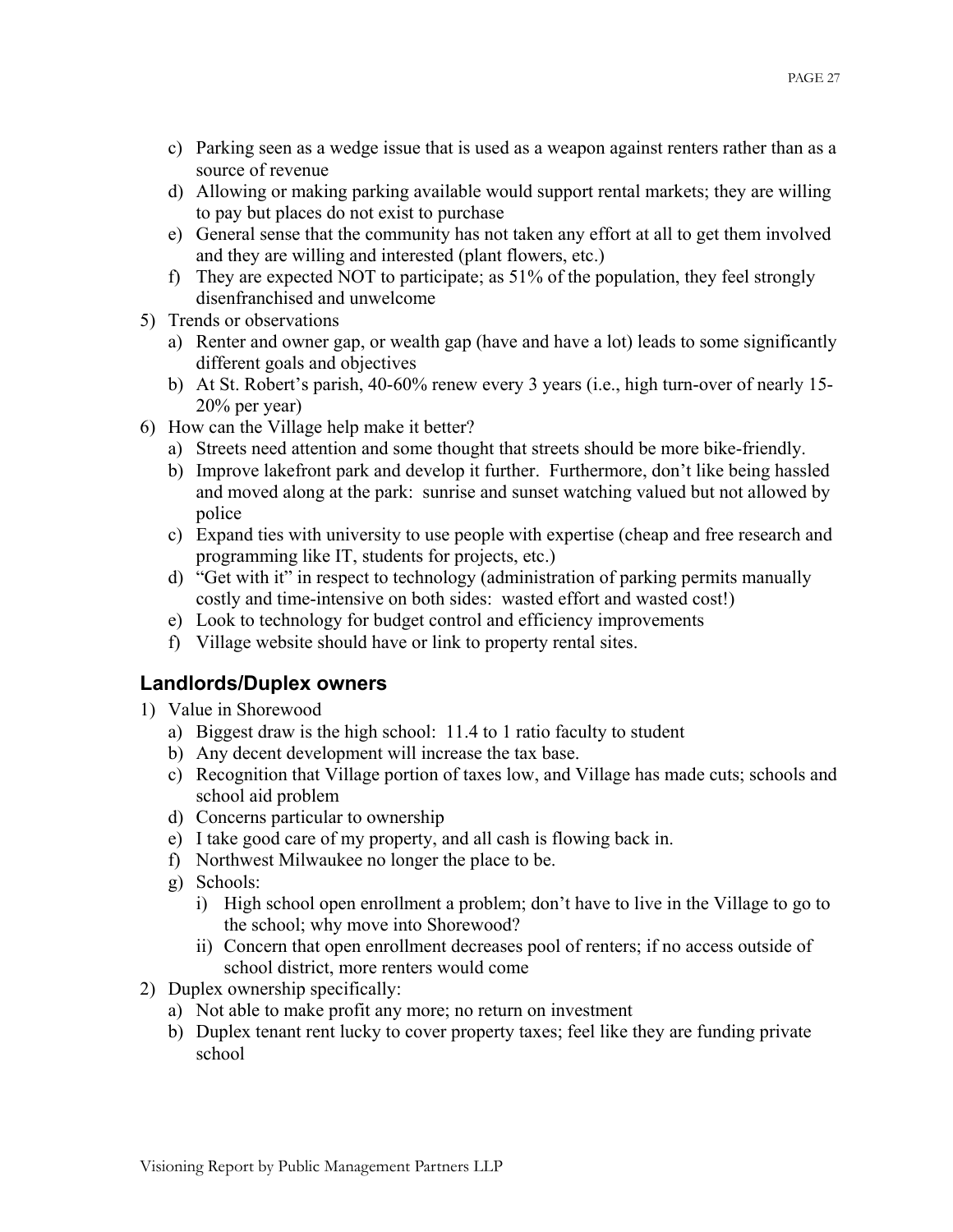- c) Concern regarding change in rental realities in that duplexes are increasingly not owner-occupied; absentee landlords aren't maintaining properties as own-occupied ones would be
- d) Duplex owners can't compete with condos; bit of an argument in the group here
- e) As taxes to increase, duplex attractiveness decreases
- f) UW-M groups on one street: no control, tacky and loud, turning neighborhood
- g) Apartment buildings assessed on income; duplexes assessed on property value and consequently can't rent at a price that will make profit.
- h) Most duplexes owner-occupied and over half the community are renters
- 3) Larger multi-family rentals specifically
	- a) Concern that TIF district and CDA are subsidizing their competitors; not fair and hurtful; debate within this group also
	- b) Want help finding money to upgrade their units (CDBG, TIF incentives, etc.)
	- c) Sense that rental is in a crisis stage (make money in Shorewood in store that sells forrent signs). More vacancies for longer periods. 12-14 % vacancy rate but taxes continue to rise.
	- d) Multi-housing costs increasing but rental prices are flat; 3 years ago changed
- 4) Trends affecting both apartments and community at large
	- a) Banks at 0 or 2% down payment is affecting rental market
	- b) 4-5 years ago vacancy wasn't an issue for us.
	- c) Speculative increases in property value driving market up artificially.
	- d) Parking issues critical; \$80/unit bearable if space available
		- i) Lack of parking is reducing cost of rent
		- ii) "I just went through 4 years of parking hassles in Madison; I'm not doing it again." Lost the sale.
		- iii) Milwaukee permit \$20/month to park on street.
		- iv) #1 parking; #2 taxes and Shorewood doesn't hear us! It feels like a gated community and we're not welcome.
	- e) Freeway construction may impact attractiveness for renters (good/bad for next several years and may cause people to move to avoid the area)
	- f) Library broke the bank, ugly, and no books
	- g) Shorewood will never have a business district.
	- h) Code compliance issues
		- i) Code compliance needs consistency, common sense, but also more thorough.
			- (1) When repairs made, do NOT reassess!
			- (2) Rigid code compliance on visible code on exteriors
	- i) Community survey done recently did not address business owners' concerns; they were forgotten and the results of the survey were not shared
	- j) Discussion on fees; not opposed if taxes go down
	- k) Sense that Shorewood ought to be concerned that owners get frustrated and "bail." This raises possibility that owners will become conglomerates milking a cash cow rather than investing in community as they are. Make it easier for us to make money, not harder.
- 5) Future: Not die before it comes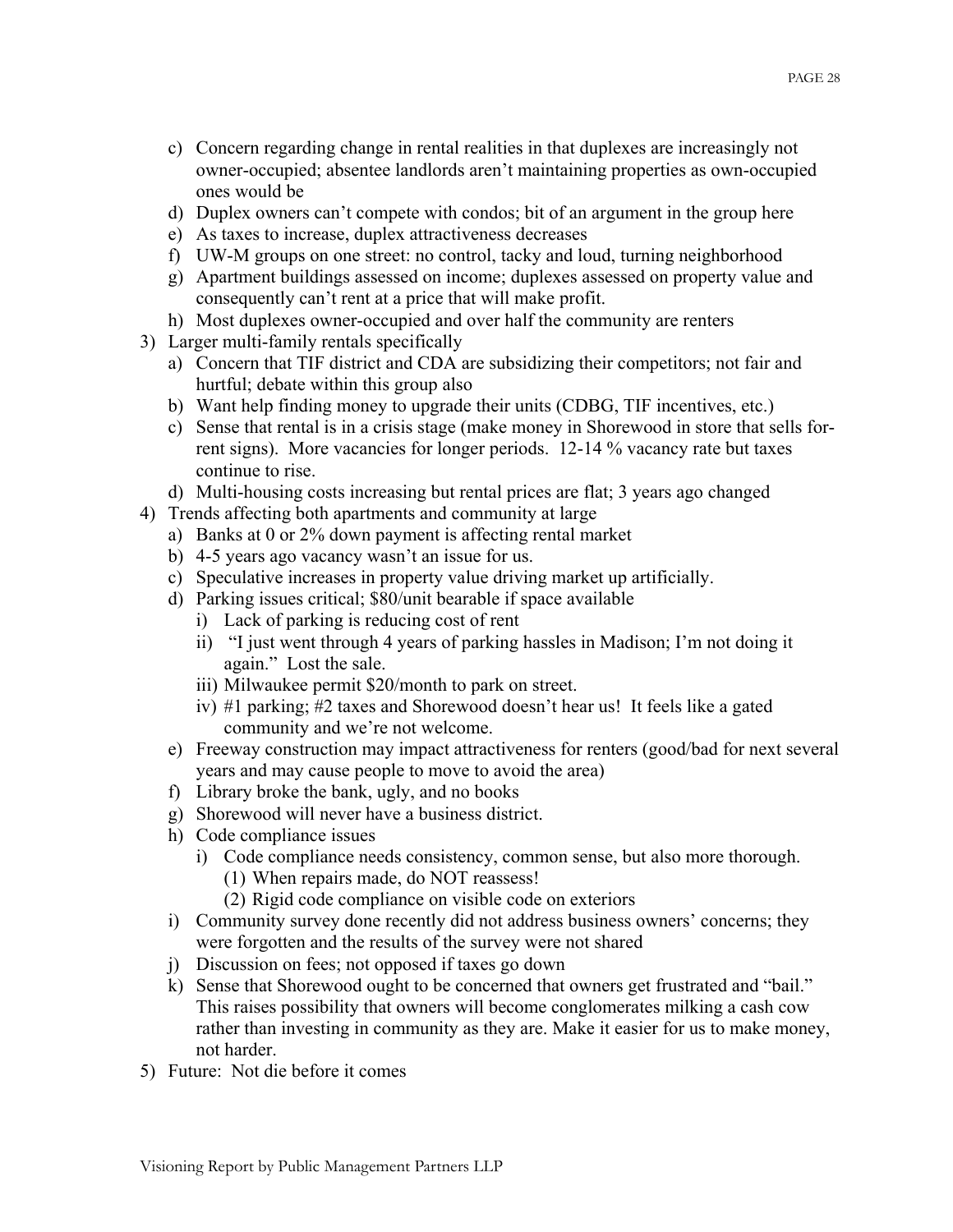### **Realtors (8 participants)**

Value in Shorewood:

- 1. Sidewalks
- 2. Police and fire departments are good and "don't mess" with the department
- 3. People from out of town are choosing Shorewood for the schools' reputation; if schools lost their quality reputation, housing values would turn; uneasy about direction
- 4. You don't pay that much to live here; county and state are killing you
- 5. On-site nurse for child with medical needs encouraged such families to locate for these services
- 6. Residential remains strong for sales
- 7. Support for school. SEED important activity to help out.

Concerns particular to property sales

- 1. Valuations are higher than necessary; lots of concern about reassessment for maintenance work; one reassessed three times in two years inappropriate and too aggressive
- 2. Lots of persons gravitating toward Milwaukee: more house for the money and still opportunity to get kids into Shorewood schools with 220 program OR choose private school equivalent in price
- 3. Duplexes do NOT work as investment perspective
- 4. Rental properties getting more difficult to turn profit
- 5. Community has not embraced the concept of a business district
- 6. Housing not affordable related to taxes; this is not unique to Shorewood but similar in Whitefish Bay, Fox Point, Bayside; taxes continue to rise with no end in sight.
- 7. Bay Shore development may impact Shorewood poorly
- 8. No starter homes
- 9. Why are we protecting old \$1 million apartment complex that could be torn down to get \$12 million property on same footprint?

Concerns regarding village services:

- 1. Pre-sale inspections have become increasingly arbitrary and not related to code violations; reports not complete enough to serve as blueprint for action but requires phone call for clarification, wasting everyone's time; program has really become a challenge to their work
- 2. Other municipalities can get an answer on the phone regarding real estate information; not on computer in such a way that there is easily available; not nice on the phone when you do call; need to go to Village Hall. In comparison to city of Milwaukee, Shorewood poor.
- 3. Assessor/re-assessments waiting like hawk when permit pulled; \$2,500 increase in single year; feel they are crucified for updating their homes
- 4. Annoyed that Village stopped its sidewalk shoveling program; low expense and yet high value that became an annoyance cut
- 5. Don't feel services match taxes paid
- 6. Concerned that infrastructure not being maintained (roads deteriorating)

Issues related to community at large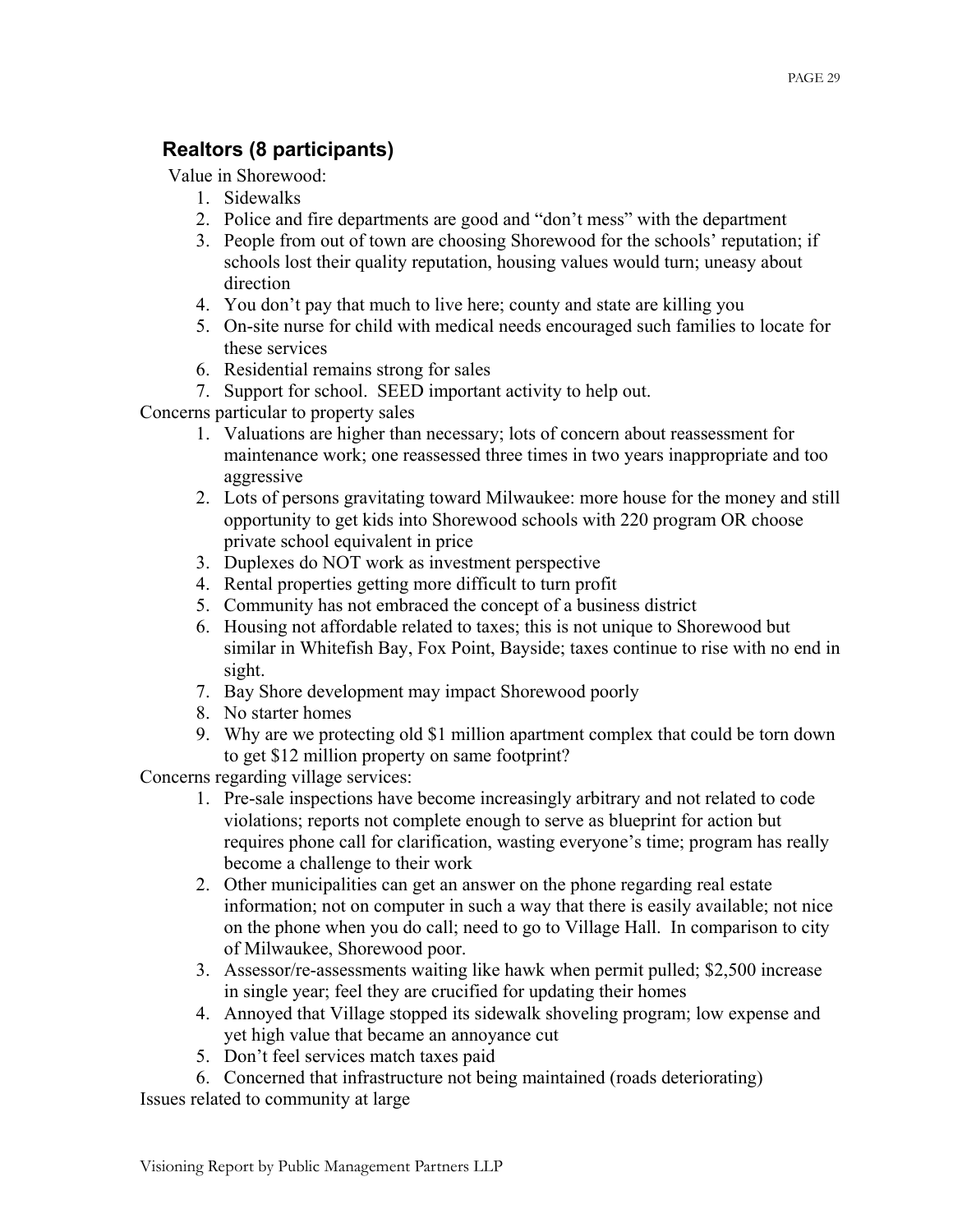- 1. Keep taxes under control
- 2. Maintain schools
- 3. Safety of police department
- 4. Business district remain strong and grow
- 5. No overnight parking strongly supported for safety and property values
- 6. Beach needs investment
- 7. Could do block zoning to be more efficient in development rather than piece by piece zoning because no heavy industrial or commercial with high impact on adjacent zones

### **Commercial Property Owners/Developers (3 participants)**

- 1. Variety of properties managed
	- o Four 20-unit buildings without parking
	- o Metropolitan mixed use building
	- o Commercial office building
- 2. Value in Shorewood:
	- o New build project (Metropolitan) has gone well, commercial all sold-out and rest moving along well; looking for other opportunities
	- o Shorewood great in attitude and as investment partner in development
	- o Commercial office space is still marketable in Shorewood
	- o Value multi-use buildings
	- o Oakland/Capitol strongly supportive of improvements in commercial area
	- o Conducive to raising family including sidewalks, street lights
	- o Housing densities valued
	- o Sense that proximity to airport and downtown are important
	- o School valued and related to quality of life; big attraction that they are community schools that students can walk to rather than merge and go farther away to school
	- o Safety issue perceived (burglary) but no real sense of generalized concern nor loss of belief in safety of Shorewood in general
- 3. Concerns:
	- o Multi-family parking needs in conflict with space for commercial
	- o Lack of parking ends up excluding elderly due to distance and other parking unavailability
	- o Rental for housing increasing vacancy time 3-4 months and is comparatively long
	- o Parking, parking, parking
	- o Library cost an issue
	- o General sense that rents just don't keep up with taxes for rental properties and heavily cut into potential profit
	- o Shorewood doesn't welcome outsiders: Minneapolis professional moved into rental predominantly for school reasons and felt unwelcome
- 4. Observations within their areas of expertise and interest
	- o Fair number of empty nesters
	- $\circ$  >60% of housing rentals occupied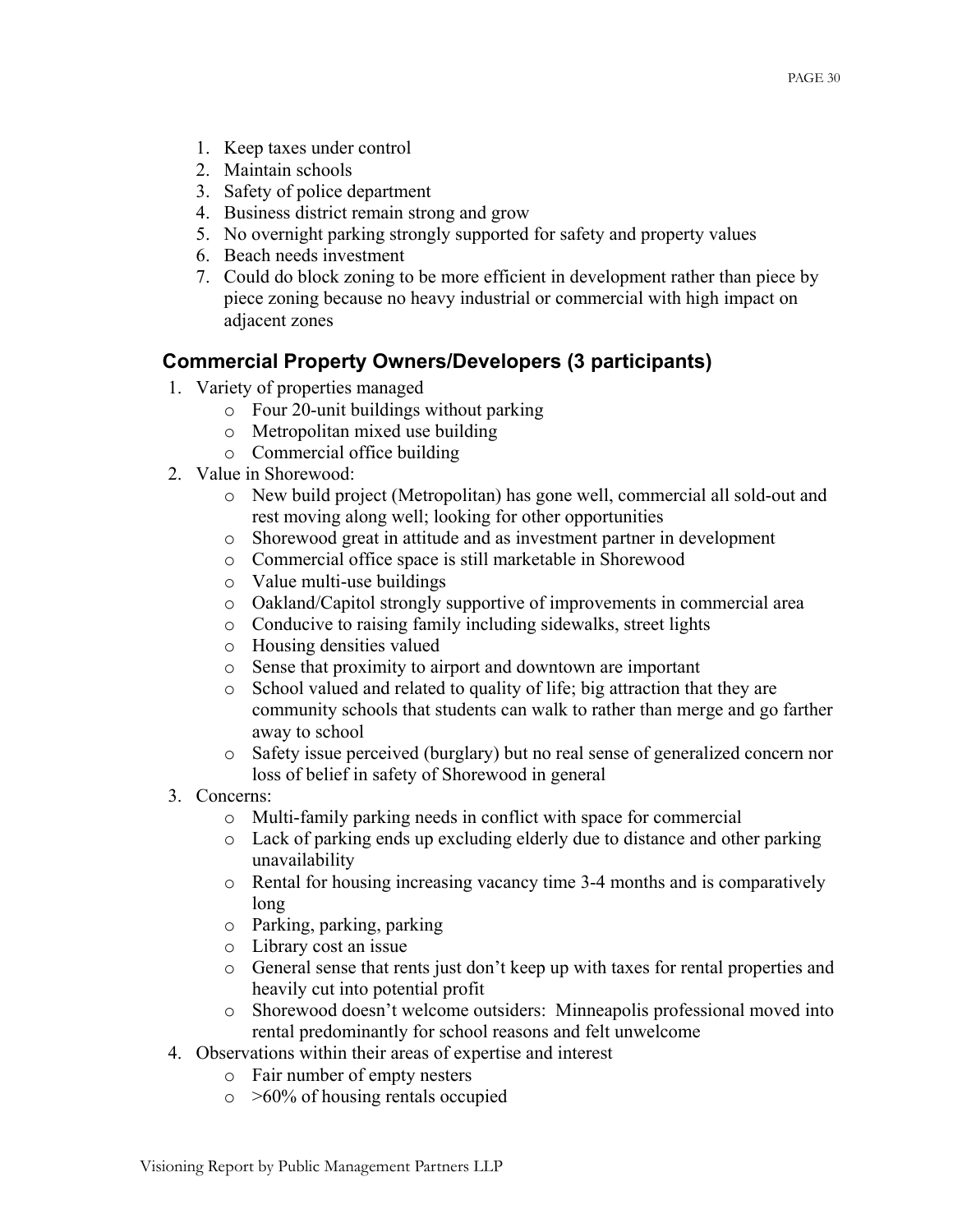- o Few housing rental alternatives for single family homes (all owned)
- o Development opportunities limited
- o Taxes are highest in southeast Wisconsin; concerned with dollar, not the rate; therefore the issue may be the total tax perception versus the rate actuality
- 5. City staff issues:
	- o Code compliance issue has gone off the charts: example 25 work orders to complete for sale including cleaning gutters, replacing garage floor
	- o Accessibility issues with part-time inspectors
	- o 3-hour inspection seems excessive
	- o Change-over throughout village hall staff leads to relative inexperience and unrealistic expectations; need performance coaching
- 6. Things to help
	- o Deal with parking issues
	- o Deal with tax rate; quality of life very good but at high cost recognized
	- o Better use the lake outside of private property, i.e. festivals and events
	- o Develop Oakland with more shops like Cedarburg-like niche
	- o Inventory of condominiums appropriate to develop
	- o GED Med brings great people into community for work

### **Department Heads and Staff Members**

- 1. Value in Shorewood
	- o Highly educated community; literate, well-read, reasonably tech savvy
	- o Dense population within walkable community
	- o School SAT/ACT among top three of Wisconsin schools with 92% attending four-year colleges
	- o Low crime rate
	- o Neighborhood block parties
	- o Closeness to lake
	- o Housing stock solid, well-maintained
	- o Good teamwork to get job done during peak flow times
	- o Beauty of library and increased use by all age groups
- 2. Concerns: Village service to community
	- o No long range planning, mission statement, goals/objectives that are integrated into daily workings of departments.
	- o Leadership split on direction to go.
	- o No department heads included in Blue Sky Visioning Process
	- o 1,400 Russian immigrants, most elderly remaining in apartments along Oakland; no Russian-speakers on staff in Village anywhere
	- o Communication with everyone universal
	- o Trustees prone to micromanage, have hidden agendas now, and are not always efficient at getting information from staff.
	- o Department change over in Inspections; contract plumbing and electrical. High workload. Need help with code compliance and enforcement activities.
- 3. Budget woes in particular
	- o Reductions in expenditures on infrastructure maintenance and improvements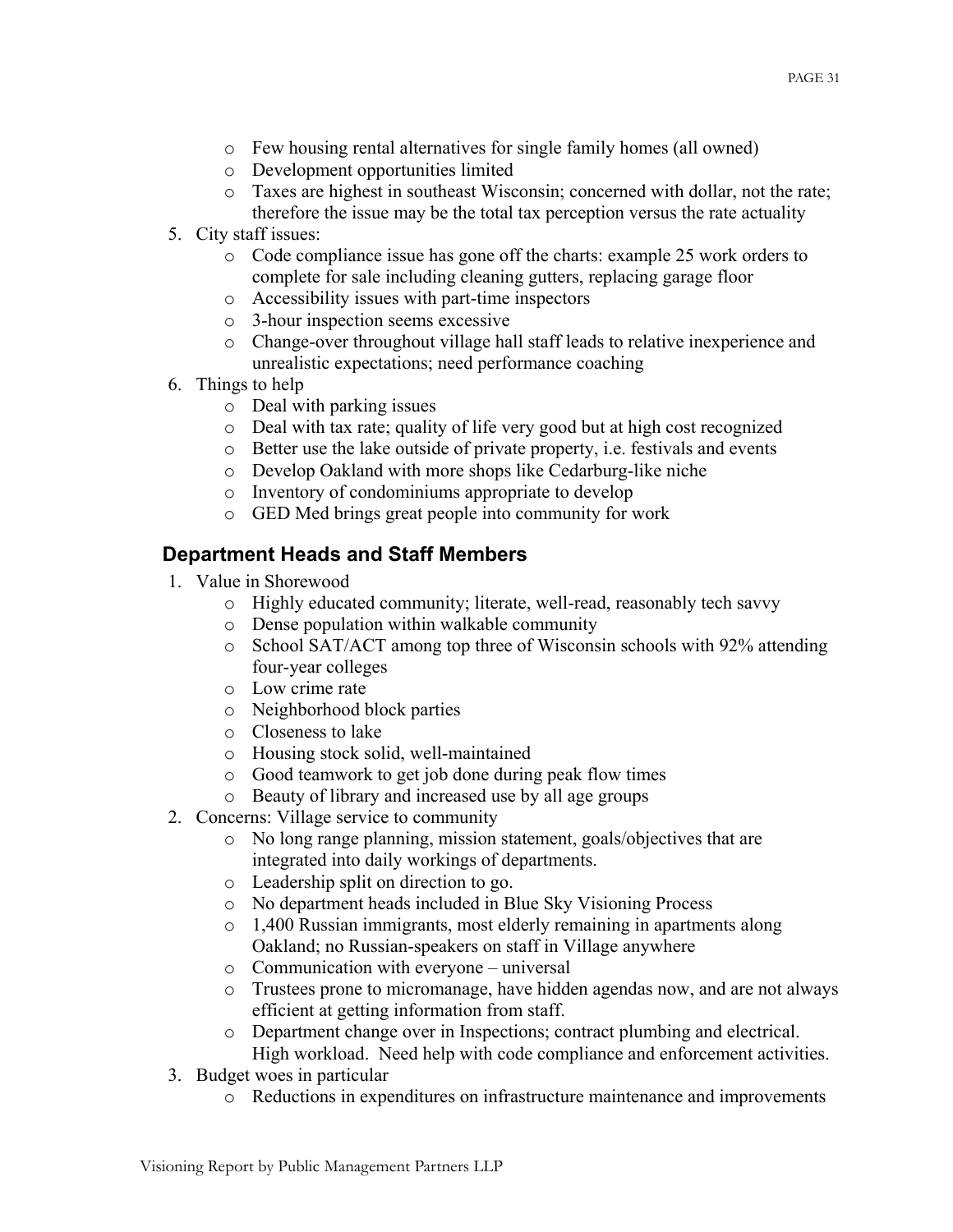- $\blacksquare$  Village buildings (i.e. police and public works)
- Hubbard Park buildings
- Streets, utility, mobile equipment, etc.
- **IT** investment
- o Reductions in community-valued services
	- Drop plowing sidewalks, limited yard waste pickups, one shift snow removal with fewer snow emergencies called
	- Reduced services frequently mentioned
- o Consolidation on the horizon as response to financial woes. Opposed due to lack of control. Willing to work on dept to dept communication/cooperation.
- o Budget cuts lead to inefficiency (example, lack of IT, office design without funding to implement)
- o Chipping away at budgets year after year with no end in sight
- o Health department services increasingly important and difficult as residents become more mobile internationally, more use public health services (no insurance) yet department has few resources

#### **4. How can we provide quality services when village is divided between those who want a high level of service and can afford it when others need an affordable community?**

- 5. Concerns: Village as community
	- o Political dissension over library deep and only improving slightly
	- o Parking is political and public relations nightmare; study long overdue; parking, parking, parking
	- o School taxes 47% of tax bill with no end in site and enrollment is dropping
	- o Assessed values staying high, some felt rising astronomically
	- o Oakland is dividing line between high/low value residential property
	- o Empty apartments
	- o Residential property needing to carry too much weight; need more commerce and stronger downtown retail
	- o Question about size/sustainability of small businesses, especially retail
	- o Little knowledge is a bad thing among citizens; it leads to pre-conceived ideas and solutions that are not appropriate.
- 6. What trends do you see that have/will affect Shorewood's future?
	- o Shorewood has not changed significantly in 20 years; stable, low/no growth
	- o Shorewood is seeing reinvestment in structures with 400 permits per year as steady number.
	- o Many housing purchases are residents moving to another house in Shorewood
	- o Redevelopment priorities seem to be cyclical; it was a priority of previous Board, but seems not this board
	- o Shorewood is increasingly diverse among nationalities, Russians being only one of them; 20-27 languages in public school
	- o Mixed signals seen regarding age of residents: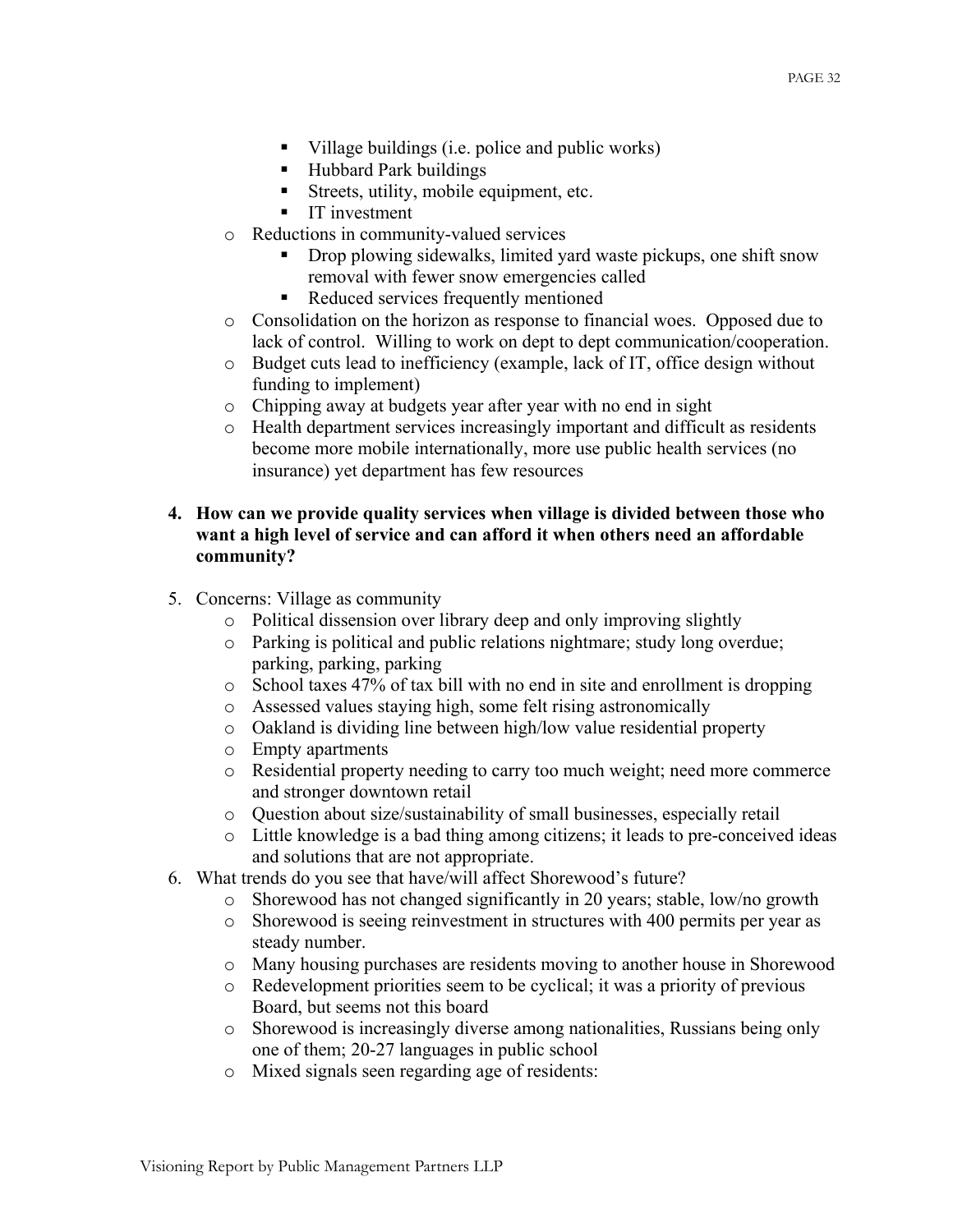- **Shorewood doesn't have old people; we have their parents. High** number of elderly.
- Those paying tax bills this year in person look younger than expected.
- Birth rate consistent (low of 100, high of 150)
- School enrollment perceived to be dropping
- o Only 14 liquor licenses with only one tavern; seem no desire for more.
- o Mainstream is difficult to change. Tax cut focus is relatively recent and may be driven by new move-ins willing to do without some services valued by long-timers.
- o Tone change on Board has lead to staff doubting their work priorities and their value as employees. It has led to low morale and fears regarding pay/benefits, turnover, lowered work efficiency, self-protection, etc.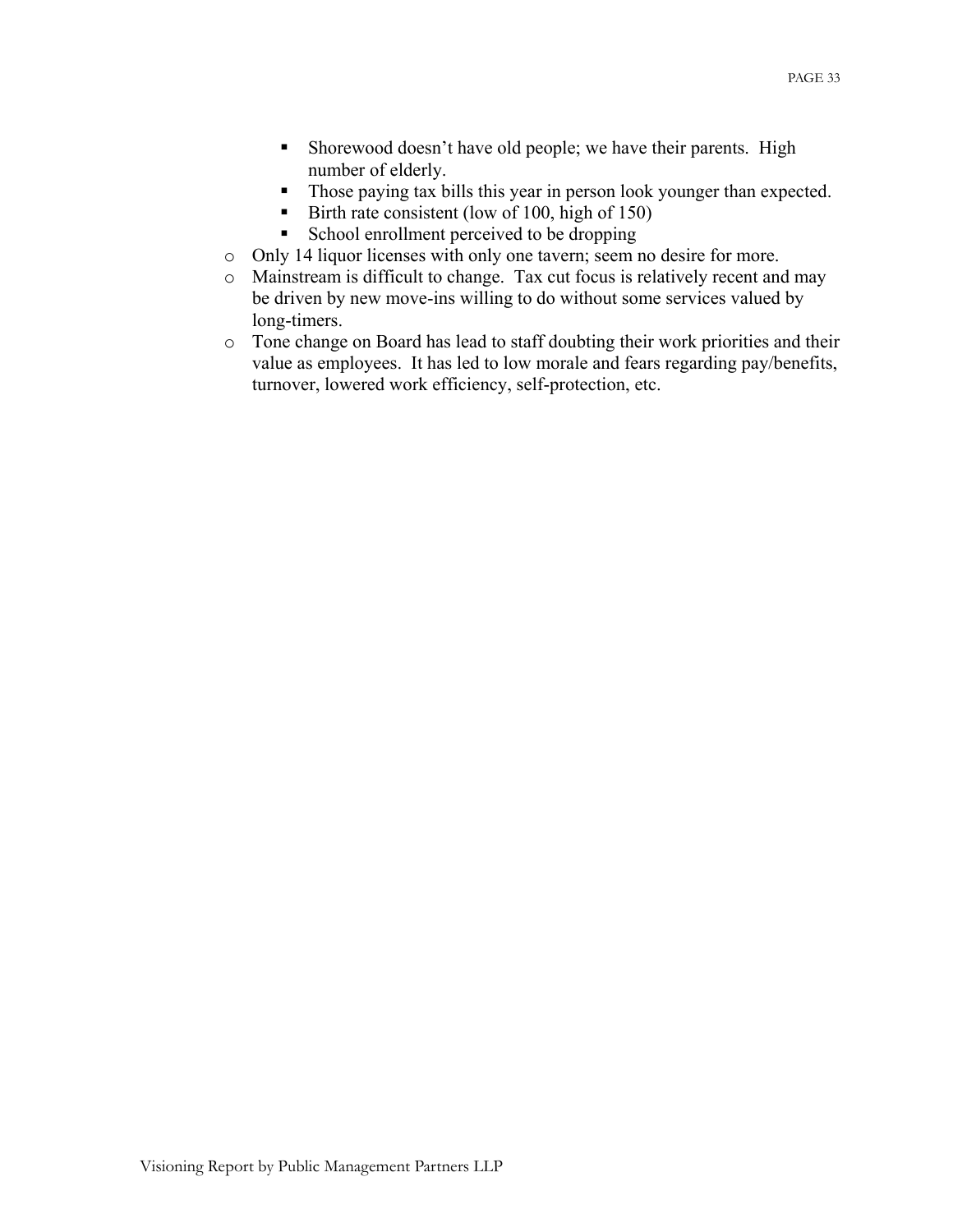## *Attachment B: Select Census Data*

#### **Total Population by Decade: US Census data**

| Community         | 1970   | 1980   | 1990   | 2000   | 2004<br>DOA est | % Change<br>1970 to<br>2004 |
|-------------------|--------|--------|--------|--------|-----------------|-----------------------------|
| Shorewood         | 15,576 | 14,327 | 14,116 | 13,763 | 13,535          | $-15.1%$                    |
| <b>Brown Deer</b> | 12,582 | 12,921 | 12,236 | 12,170 | 11,845          | $-6.2\%$                    |
| Cedarburg         | 7,696  | 9.005  | 10,086 | 11,196 | 11,331          | 32.1%                       |
| Glendale          | 13,426 | 13,882 | 14,088 | 13,367 | 13,024          | $-3.1\%$                    |
| Meguon            | 12,150 | 16,193 | 18,885 | 22,643 | 23,416          | 48.1%                       |
| Wauwatosa         | 58,676 | 51,308 | 49,366 | 47,271 | 46.511          | $-26.2\%$                   |
| Whitefish Bay     | 17,402 | 14,930 | 13,272 | 14.163 | 13.979          | $-24.5%$                    |

#### **Percent Change in Population: US Census data**

| Community         | 1980     | 1990     | 2000     | 2004 DOA est |
|-------------------|----------|----------|----------|--------------|
| Shorewood         | $-8.0\%$ | $-1.5%$  | $-2.5%$  | $-1.7\%$     |
| <b>Brown Deer</b> | 2.7%     | $-5.3%$  | $-0.5%$  | $-2.7%$      |
| Cedarburg         | 17.0%    | 12.0%    | 11.0%    | 1.2%         |
| Glendale          | 3.4%     | 1.5%     | $-5.1\%$ | $-2.6%$      |
| Mequon            | 33.3%    | 16.6%    | 19.9%    | 3.4%         |
| Wauwatosa         | $-12.6%$ | $-3.8%$  | $-4.2%$  | $-1.6%$      |
| Whitefish Bay     | $-14.2%$ | $-11.1%$ | 6.7%     | $-1.3%$      |

#### **Residential Property Value: 2000 Census**

|                      | Occupied |          | %        |           | Number        | Percent       | Median   |
|----------------------|----------|----------|----------|-----------|---------------|---------------|----------|
|                      | housing  | Owner    | Owner-   | Median    | $<$ \$200,000 | $<$ \$200,000 | contract |
| Community            | units    | occupied | occupied | value     | value         | value         | rent     |
| Shorewood            | 6,539    | 3,110    | 47.6%    | \$174,700 | 1.542         | 50%           | \$577    |
| <b>Brown Deer</b>    | 5.134    | 3,656    | 71.2%    | \$118,700 | 3,105         | 85%           | \$713    |
| Cedarburg            | 4,593    | 2,891    | 65.2%    | \$179,900 | 1.761         | 61%           | \$670    |
| Glendale             | 5,772    | 4,220    | 73.1%    | \$142,600 | 2,962         | 70%           | \$689    |
| Mequon               | 8,162    | 7,175    | 87.9%    | \$250,400 | 2,106         | 29%           | \$686    |
| Wauwatosa            | 20,917   | 13,819   | 66.1%    | \$138,600 | 10,937        | 79%           | \$702    |
| <b>Whitefish Bay</b> | 5.457    | 4,617    | 84.6%    | \$194,900 | 2,336         | 51%           | \$752    |

#### **Household Size and Number of Families: 2000 Census**

|                      |            |        |            |          | # Family HH |                 |         |
|----------------------|------------|--------|------------|----------|-------------|-----------------|---------|
|                      |            | Median | # Families | % Family | w/ children | Family HH w/    | Average |
| Community            | Population | Age    | ΗH         | HН       | $<$ 18      | children $<$ 18 | HH Size |
| Shorewood            | 12,170     | 37.8   | 3,328      | 50.9%    | 1665        | 25.3%           | 2.08    |
| <b>Brown Deer</b>    | 13.367     | 42.2   | 3,249      | 63.3%    | 1313        | 25.6%           | 2.27    |
| Cedarburg            | 47.271     | 39.0   | 3,024      | 68.2%    | 1560        | 35.2%           | 2.75    |
| Glendale             | 11,196     | 45.6   | 3.517      | 60.9%    | 1401        | 24.3%           | 2.20    |
| Mequon               | 13,763     | 42.5   | 6.404      | 81.5%    | 2990        | 38.0%           | 2.75    |
| Wauwatosa            | 14,163     | 39.1   | 12,314     | 60.4%    | 5772        | 28.3%           |         |
| <b>Whitefish Bay</b> | 22,643     | 38.2   | 4,019      | 73.6%    | 2189        | 40.1%           | 2.59    |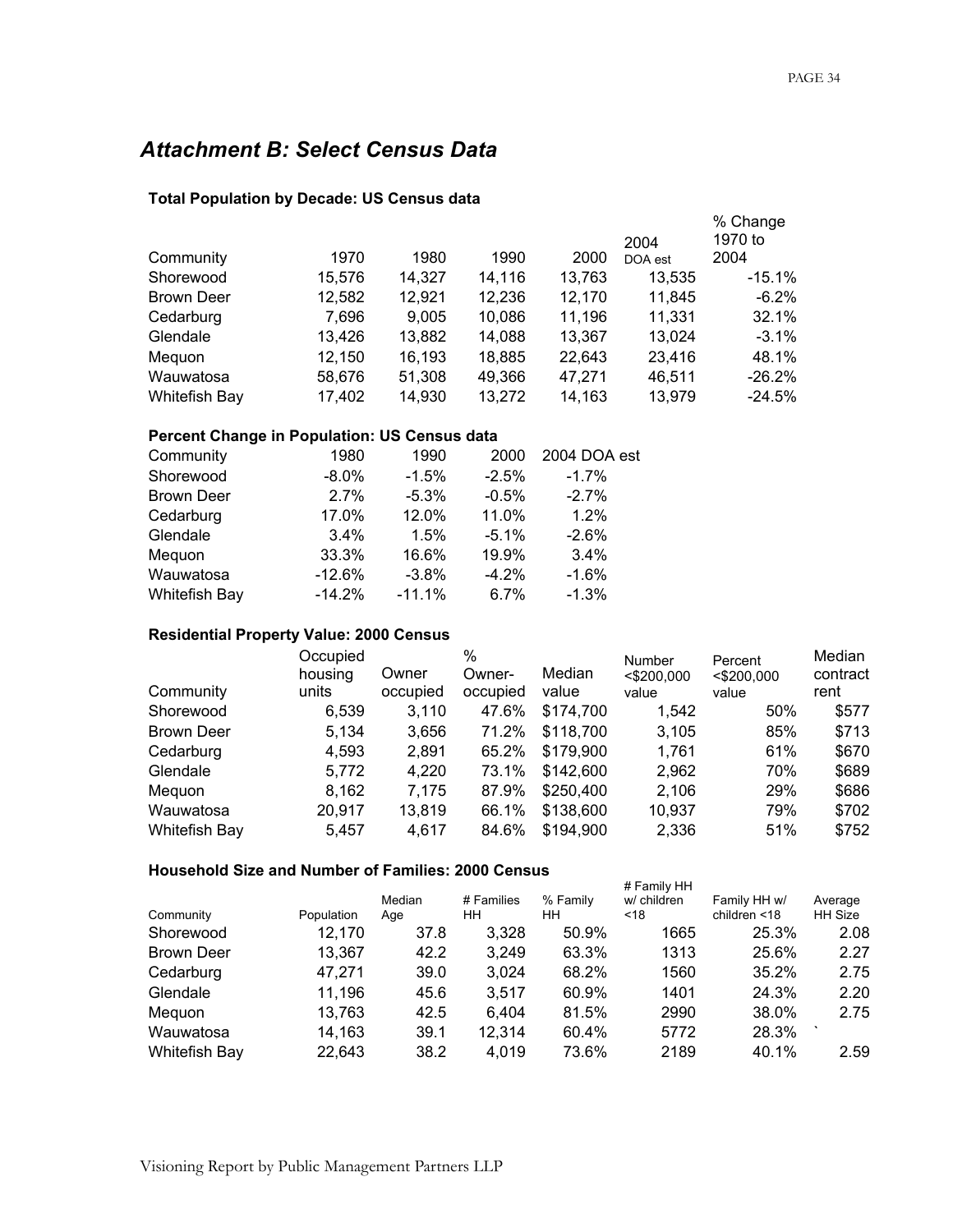#### **Vehicles Available: 2000 Census**

| Community         | None | One  | Two  | 3 or more |
|-------------------|------|------|------|-----------|
| Shorewood         | 12.1 | 46.5 | 33.9 | 7.5       |
| <b>Brown Deer</b> | 4.6  | 37.1 | 45.6 | 12.7      |
| Cedarburg         | 4.5  | 35.7 | 44.3 | 15.5      |
| Glendale          | 6.7  | 39.8 | 43.2 | 10.3      |
| Mequon            | 1.4  | 18.3 | 54.9 | 25.4      |
| Wauwatosa         | 8.1  | 38.1 | 44.3 | 9.5       |
| Whitefish Bay     | 3.4  | 32.3 | 52.6 | 11.7      |

### **Median Household and Family Income: 2000 Census**

| Shorewood            | 1990     | 2000      | % ave. annual change |
|----------------------|----------|-----------|----------------------|
| Median HH            | \$34,417 | \$47,224  | 3.72%                |
| Median family        | \$49,429 | \$67,589  | 3.67%                |
| Cedarburg            |          |           |                      |
| Median HH            | \$38,332 | \$56,431  | 4.72%                |
| Median family        | \$44,153 | \$66,932  | 5.16%                |
| Glendale             |          |           |                      |
| Median HH            | \$40,602 | \$55,306  | 3.62%                |
| Median family        | \$47,506 | \$68,429  | 4.40%                |
| <b>Mequon</b>        |          |           |                      |
| Median HH            | \$60,900 | \$90,733  | 4.90%                |
| Median family        | \$65,435 | \$101,793 | 5.56%                |
| Wauwatosa            |          |           |                      |
| Median HH            | \$40,041 | \$54,519  | 3.62%                |
| Median family        | \$47,647 | \$68,030  | 4.28%                |
| <b>Whitefish Bay</b> |          |           |                      |
| Median HH            | \$53,539 | \$80,755  | 5.08%                |
| Median family        | \$61,180 | \$95,744  | 5.65%                |
| Wisconsin            |          |           |                      |
| Median HH            | \$29,442 | \$43,791  | 4.87%                |
| Median family        | \$35,082 | \$52,911  | 5.08%                |